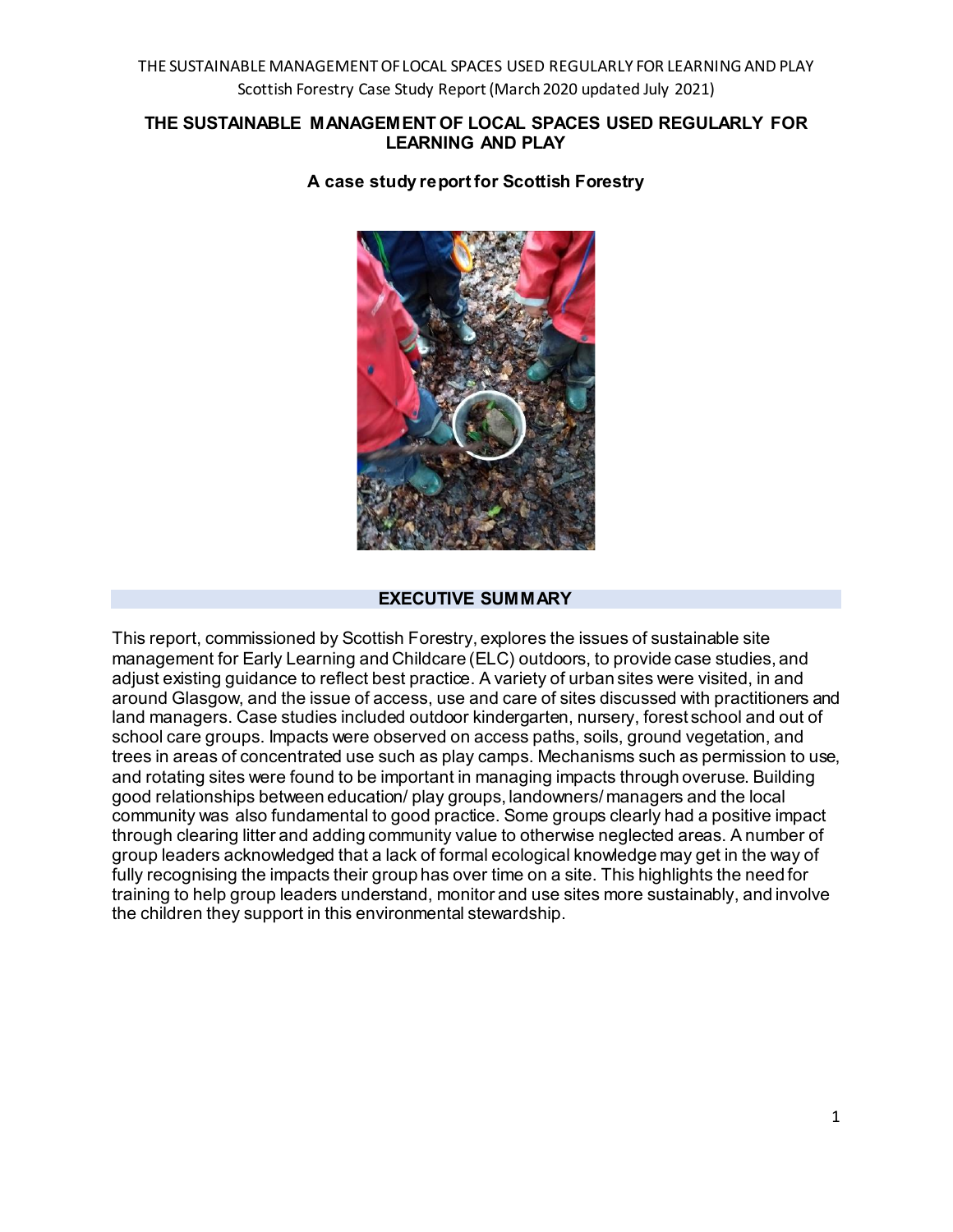**INDEX**

| <b>Section</b>                                                                      | Page                    |
|-------------------------------------------------------------------------------------|-------------------------|
| <b>Acknowledgements</b>                                                             | 3                       |
| <b>THE RATIONALE</b>                                                                | 4                       |
| <b>SELECTION OF CASE STUDIES</b>                                                    | $\overline{\mathbf{5}}$ |
| <b>BACKGROUND &amp; EVIDENCE</b>                                                    | 6                       |
| Outdoor play in nature and its importance<br>$\circ$                                | 6                       |
| The impact outdoor play and education groups have on sites<br>$\Omega$              | $\overline{7}$          |
| <b>Access to sites</b><br>$\circ$                                                   | $\overline{10}$         |
| <b>Site selection</b><br>$\circ$                                                    | 12                      |
| Management and maintenance of sites<br>$\circ$                                      | 13                      |
| <b>SUPPORTING GOOD PRACTICE OUTDOORS</b>                                            | 14                      |
| Practice guidance in training courses<br>$\circ$                                    | 15                      |
| <b>Guidance for ELC and other practitioners</b><br>$\circ$                          | 17                      |
| <b>RECOMMENDATIONS</b>                                                              | 17                      |
| <b>REFERENCES</b>                                                                   | $\overline{19}$         |
| <b>APPENDICES</b>                                                                   |                         |
| 1: Summary of Case Studies, with key learning points                                | 21                      |
| 2: Out To Play Good Practice Notes Suggested Amendments                             | 25                      |
| 3: Glasgow City Council Countryside Rangers Sample PTU letter                       | $\overline{27}$         |
| 4: Glasgow City Council Countryside Rangers Guidance for use                        | 28                      |
| 5: Glasgow City Council Countryside Rangers Example of Map of<br>camps and rotation | 29                      |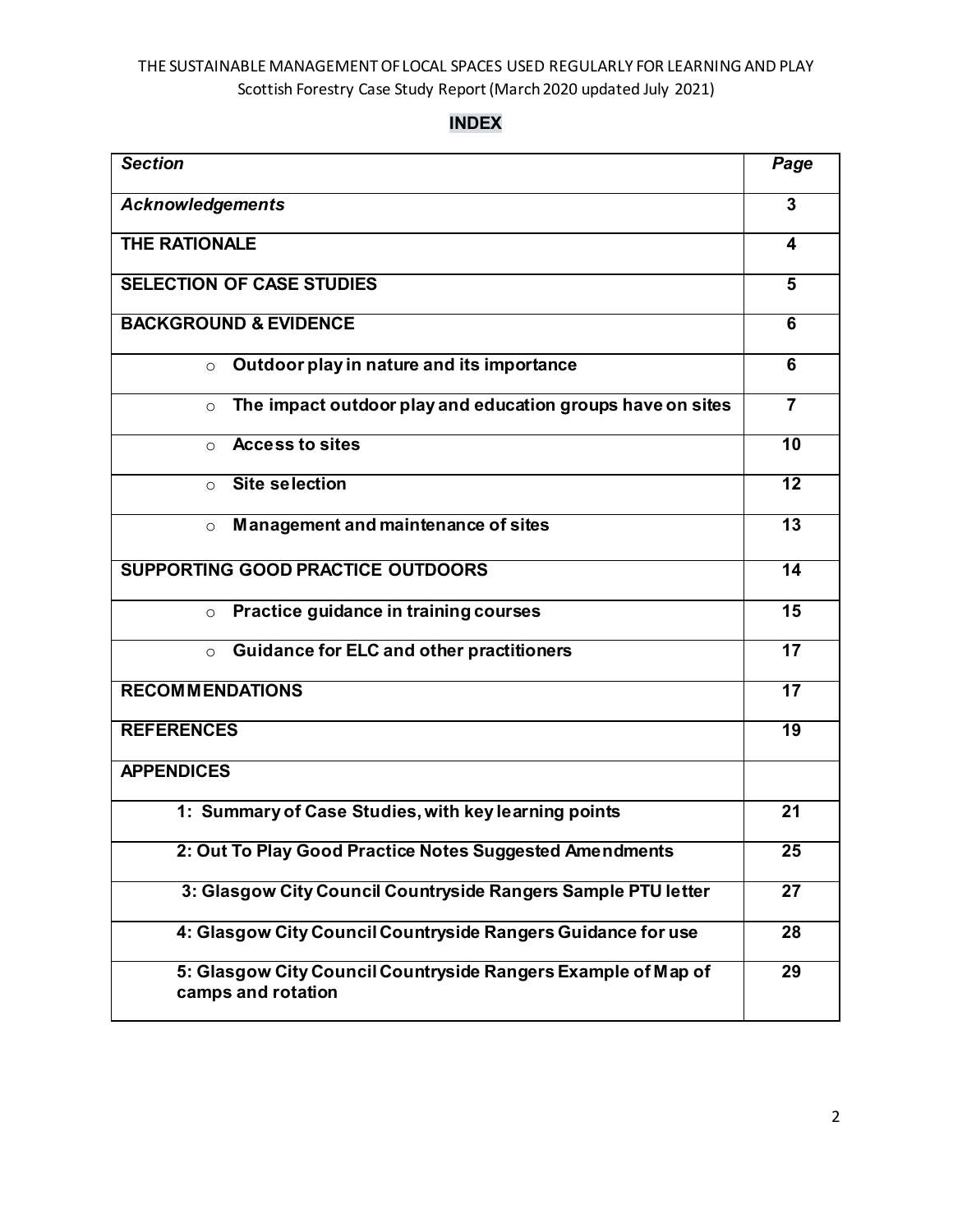#### **Acknowledgements**

#### *Many thanks to the following people and organisations for their kind input and expert comment which was crucial to the development of the case studies and this report.*

Eilidh Malcolm (Community Ranger, Forestry and Land Scotland) Claire Brady (Seven Lochs Wetland Park outdoor education and community engagement officer) Deborah Meechan, Jill Keys and the Clyde College Cardonald student Forest School Group Debbie Simmers (Woodlands Outdoor Kindergarten) Allison Greig (Senior Countryside, Ranger Glasgow City Council) Gwen McLaren (Auchinairn OSC)

Richard Haggart (RICS Registered Valuer for Galbraith)

Stuart Whittaker (Community Woodland Officer, Cassiltoun Housing Association).

*Many thanks, to other contributors also:* 

Juliet Robertson (Creative Star Learning) Laura Jane Blackie (Countryside Ranger, Dundee City Council Environment Department) Kate Treharne (Community Allotments Officer, Dundee) Kate Hookham (formerly Mindstretchers, now Do-Learn) Patrick Boxall (formerly Newbattle Abbey College, now Queen Margaret's University) Aline Hill & Mike Brady (Forest School Training Co.) Becky Wilkinson (Teaching Trees Training and Programme Officer, Royal Forestry Society) Alison Harkin (Director, ACE Place Nurseries)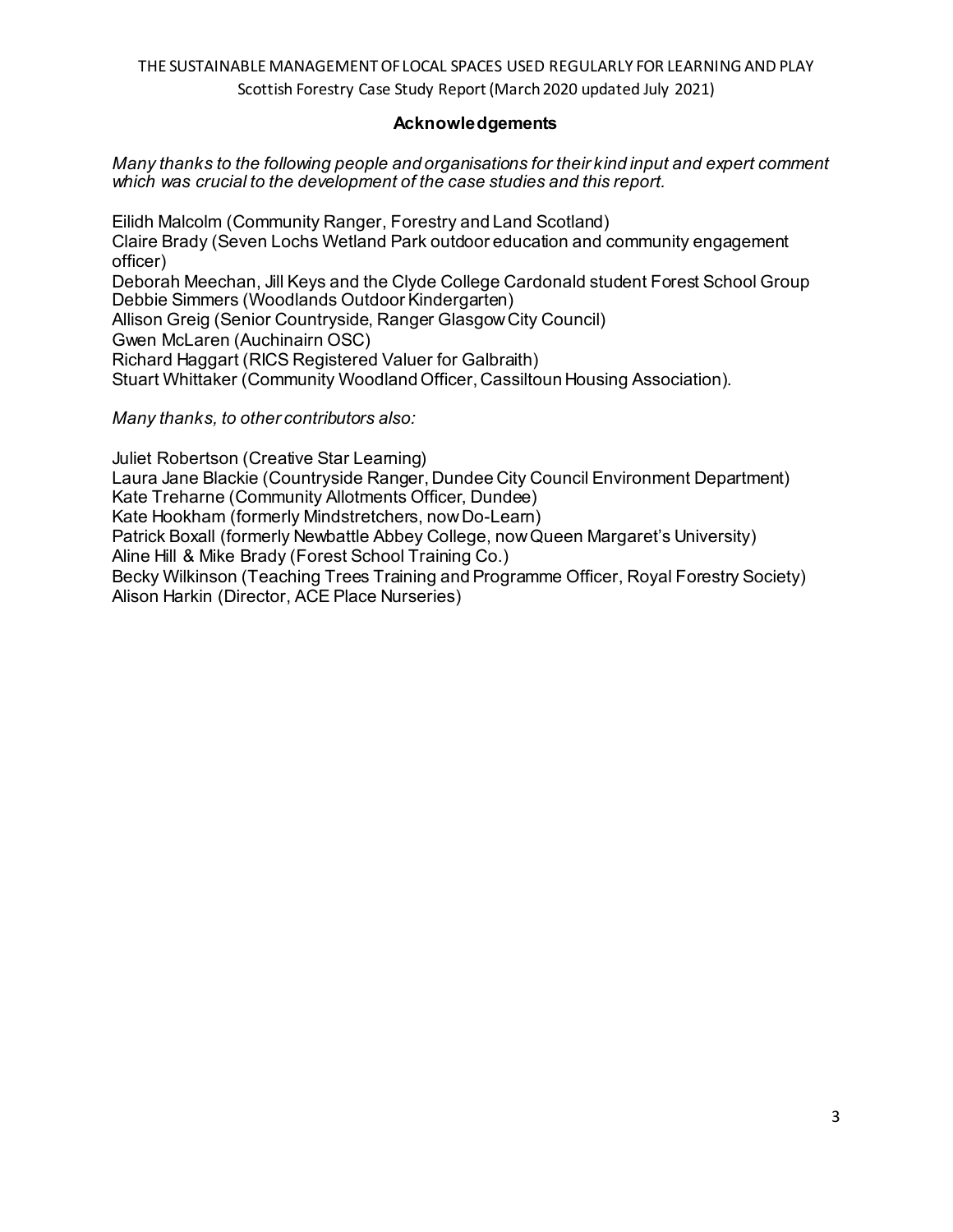### **THE RATIONALE**

In Scotland, over the past decade leading up to 2020, there has been a big push for children in Early Learning and Childcare (ELC) to have access to natural outdoor spaces for play and learning.

Scottish Government document *[A Blueprint For 2020: The Expansion of Early Learning and](http://www.gov.scot/Resource/0052/00526782.pdf)  [Childcare in Scotland Quality Action Plan](http://www.gov.scot/Resource/0052/00526782.pdf)* describes the Scottish Government's planned expansion in Early Learning and Childcare in Scotland. Earlier, in 2013, the Scottish Government's 'The Play Strategy (2013) Vison and Action Plan' documents cited the need for children and young people to be able to have daily free play opportunities in natural spaces (Creative STAR Learning webpage *Significant Scottish Outdoor Learning and Play Documents* accessed 06/01/20)

The guidance document[s Space to Grow](https://hub.careinspectorate.com/media/549001/space-to-grow.pdf) (2017), with a number of associated documents, and [Out to Play](https://www2.gov.scot/Resource/0054/00544754.pdf) (2018), have been developed to support outdoor play experiences, with practical guidance, respectively. They describe three models of ELC registration types:

- 1. Indoor settings with attached outdoor spaces which may wish to improve or increase their access to the outdoors
- 2. Dispersed or satellite outdoor services which shares the management structure with an existing early learning and childcare setting nearby
- 3. Outdoor settings with minimal built infrastructure and its own management, structure and registration

With the expansion of early years provision and the use of the outdoors, in particular ELC registration types 2 and 3, there is increasing demand for more local greenspaces to be used on a regular basis for outdoor play and learning. Underpinning any outdoor practice should be an ethos of environmental care and stewardship, an[d Learning for Sustainability](https://education.gov.scot/improvement/learning-resources/a-summary-of-learning-for-sustainability-resources), where '*every practitioner, school and education leader should demonstrate learning for sustainability in their practice.'*

There are a number of studies on outdoor play and learning that focus on the positive impact the natural environment has *on children's development* (for example Fjortoft, 2001); but there has been less attention on the *physical impact children have on their natural environment* through outdoor activities. However, the overuse of some sites is becoming apparent in some areas (particularly urban) reducing the value of that space for play, learning and biodiversity.

This report was commissioned by Scottish Forestry to explore the issues of sustainable site management for ELC outdoors, to provide case studies, and adjust existing guidance to reflect best practice.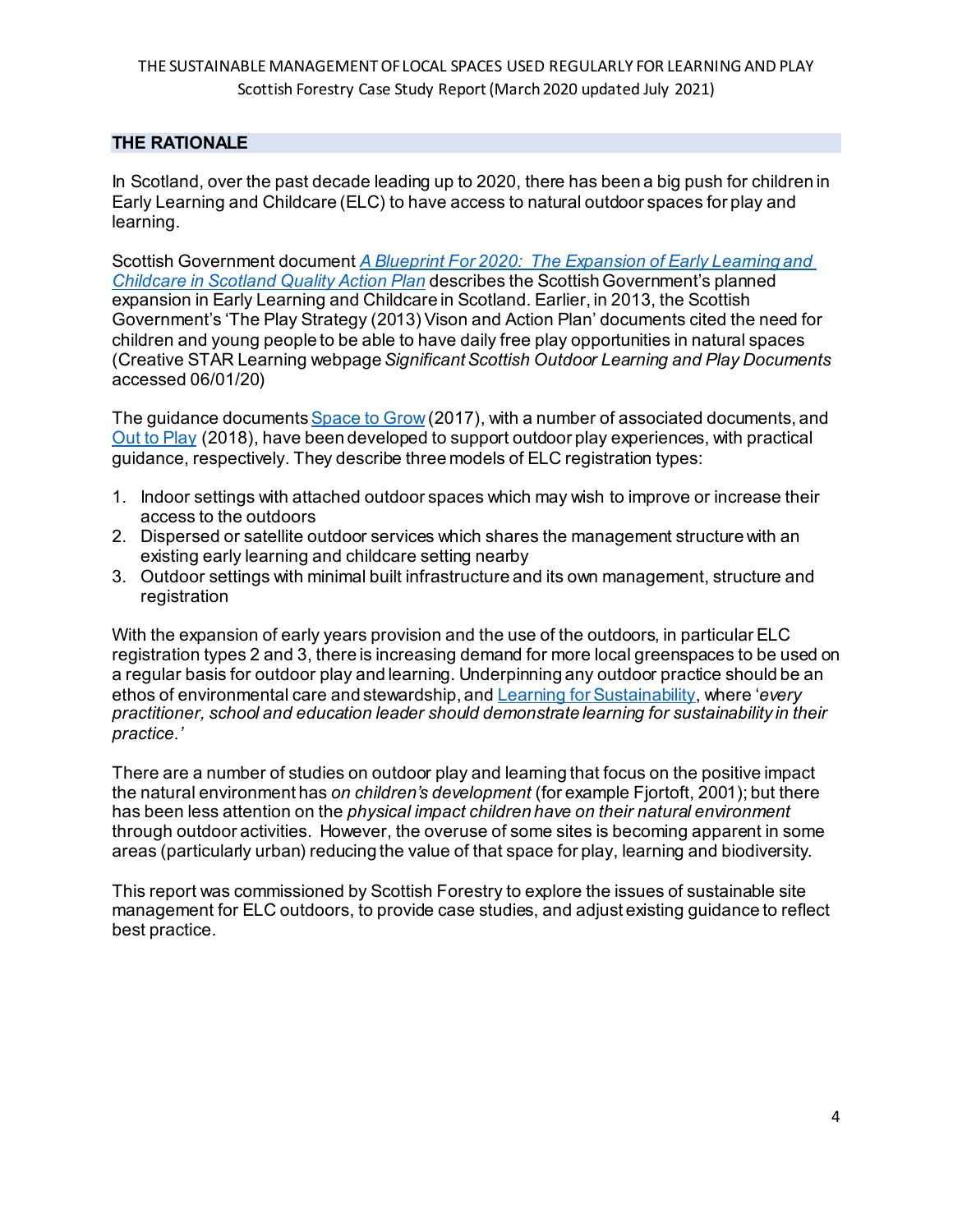## **SELECTION OF CASE STUDIES**

Suitable case study sites needed to be identified from providers in urban settings. This involved literature and online searches, and contacting key early years and outdoor practitioners across Scotland. The Scottish Outdoor Nursery Managers and Outdoor & Woodland Learning (OWL) Scotland Facebook groups also proved helpful. A range of contacts across Glasgow, Edinburgh and to a lesser extent Dundee were emailed the same enquiry (early feedback ruled out Aberdeen) and likely providers were contacted for permission to use their settings as case studies.

As positive responses were largely received from Glasgow based practitioners, this provided the geographic focus for the case studies listed below. These are divided into 4 themes:

### 1. **Out of School Care:**

**Auchinairn Out of School Care (OSC)** – private woodland on the outskirts of Bishopbriggs, managed by Galbraith, a property services company, on behalf of Caledonian Estate, and leased to Auchinairn Out of School Care (a Social Enterprise company) for after school Forest School sessions.

## 2. **Community:**

**Bishop Loch/ Easterhouse Woods** – one of 5 sites comprising the Easterhouse woods, owned by Glasgow City Council, and managed by Forestry & Land Scotland (FLS). The woodlands are used by a wide range of play, education and community groups.

**Castlemilk Woodlands** - owned and managed by Glasgow City Council/ Castlemilk Park volunteers. The site is used by a wide range of education and community groups, and in particular the neighbourhood nurseries represented on the Castlemilk Partnership Steering Group.

## 3. **ELC Students:**

**Glasgow Clyde College/ Pollok Park** – Owned and managed by Glasgow City Council. This fragment of the Country Park is used by Glasgow Clyde College (Cardonald campus) to deliver Forest School sessions to HNC Level 7 Childhood Practice students.

#### **4. Private partner provider outdoor nursery:**

**Woodland Outdoor Kindergartens/ Pollok Country Park** - Owned and managed by Glasgow City Council, and used by a wide range of education and community groups, and in particular Woodland Outdoor Kindergartens.

Each illustrated case study is written up individually in addition to this report, but the Case Studies Summary with Key Learning Points is shown in APPENDIX 1.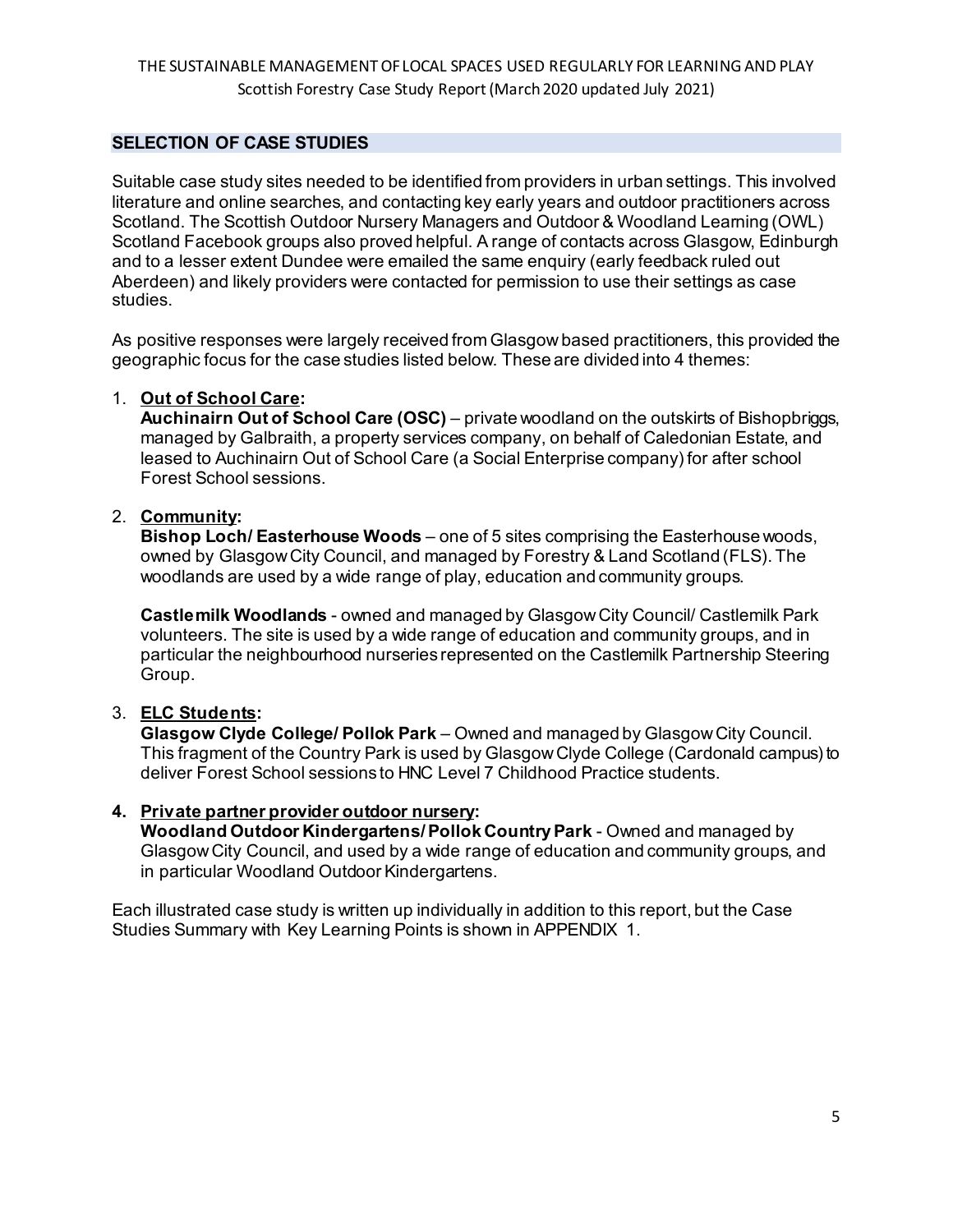### **BACKGROUND & EVIDENCE**

#### **Outdoor play in nature and its importance**

There is growing awareness of the value of outdoor play in nature for children of all ages. It can help develop nature connection and care for the natural world, and support physical and mental wellbeing.

As Stephen Moss (20120 points out '*unlike playgrounds created by a human designer, natural environments allow children to play in far more varied and imaginative ways.'*

Lisa Davis *et al* (Play England/ NCB 2009) describe the importance of nature play, because it can:

- *'provide contact with the living and non-living features of the natural environment*
- *connect children and young people with the nature and biodiversity of the local environment*
- *help demonstrate seasonal change*
- *encourage the use of all the senses*
- *provide natural objects to play and be creative with, such as leaves, seeds and bark*.'

Nature play in this context refers to spaces managed by the local authority, often through the parks department, countryside service or via registered social landlord.

To be sustainable, both environmentally and on cost, ideally nurseries and other settings should be able to *walk to* local greenspace rather than rely on transport. However, in most of the case studies cited here, groups still rely on transport to reach their chosen sites because they are beyond walking distance of their base.

The types of natural spaces available will depend upon local geography. Nature play can take place across a variety of habitats, which can include;

- Woodland
- Parks, with semi-natural areas
- Grassland and meadow
- Beaches

Environmental features provide a range of opportunities for interaction by children. The relationship between the structure and function of a natural landscape and its affordances for play has been described by Fjortoft (2001) with particular reference to the impact on motor development in children. Anne-Marie Morrissey *et al* (2015) provide a helpful summary of thinking and research around the value of naturalized, green environments for children's development and play. Each type of natural space offers its own play affordances. For example, open-ended 'playful' features (Davis *et al*, Play England/ NCB 2009) in the woodland environment might include:

• Water – pond, streams, ditches, puddles – play value for paddling, splashing, filling containers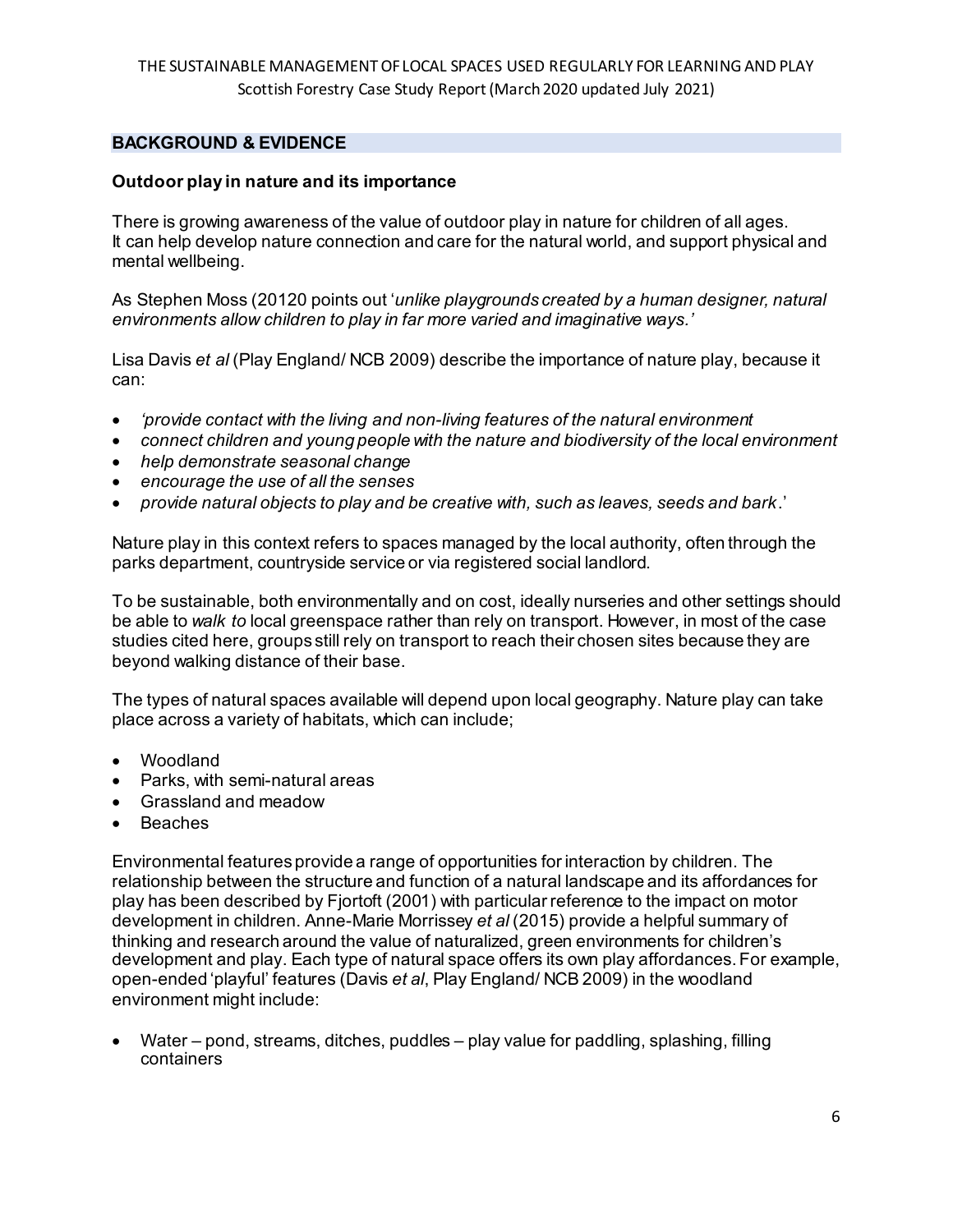- Plants ground vegetation, shrubs, climbing plants play value for discovery, hiding, den building
- Trees living, and deadwood standing and lying/ logs, brash play value for climbing, jumping, den building
- Substrate bare earth, leaf litter play value for digging activities
- Variation in terrain boulders, mounds, banks and slopes –play value, for physical challenge, running, climbing

Greenspaces with these diverse elements become desirable locations for ELC and other education groups to visit. However, lots of children repeating these activities, day after day, in a limited area, will have an impact. The degree of impact will be dependent on group size and frequency of use, interacting with weather, soil, and vegetation types.

Woodland does offer something special in Scotland's landscape, seasonal climate, and culture, by providing a sense of shelter and seclusion, and may be part of the reason why programmes like Forest Kindergarten are proving so attractive.

Many wooded urban sites which are part of Scottish Forestry's Woods in and Around Towns (WIAT) programme are now coming to the end of Phase 4 (sustaining delivery) in it[s strategic](https://forestry.gov.scot/images/corporate/pdf/wiat-framework.pdf)  [plan.](https://forestry.gov.scot/images/corporate/pdf/wiat-framework.pdf) The focus for this latter stage has been how WIAT sites provide great value in supporting communities, in or around areas of high social deprivation, so this current report may be timely in the context of urban woodland management.

The Scottish Government push for outdoor play provision has resulted in innovative programmes being set up, lik[e the Wellie Wanderers](https://www.glasgowlive.co.uk/news/glasgow-news/innovative-pilot-programme-aims-take-13927131) in Castlemilk. This outdoor nurseries' programme involved over 400 children from eight local nurseries spending one day per week in the woods, no matter what the weather was like.

# **The impact outdoor play and education groups have on sites**

Programmes like Forest School and Forest Kindergarten have grown in popularity in Scotland, but advocates of both programmes are aware of the potential environmental impacts. As Patrick Boxall points out '*we must expect impact and manage it*……*At Newbattle we are constantly managing a complex site to meet the needs of many stakeholders and balance the heritage and conservation aspects of our land. We have exponentially increased the use of the woods as a place of learning for ourselves and the communit*y' (Patrick Boxall, *pers.comm*. 25.2.20)

Aline Hill and Mike Brady are both tutors with Forest School Training Co (FSTC). Aline has noted '*in general sites can look compacted and there is a lack of deadwood. Use of deadwood in fire is an increasing concern and FSTC has recommended carrying in FSC source firewood for last two years and will continue to do so'*. (Aline Hill, *pers.comm*. 25.2.20). Mike reports that he is not aware of any issues around the sustainable management of sites in the west of Scotland '*although it is something that we expect to happen in the next 12-18 months as the additional early years'hours will put more pressure on sites.'* (Mike Brady, *pers.comm*. 25.2.20)

A study on nature play areas by Browning, M. *et al* (2013), found that measurable negative impacts were caused during 33% of the time children play, where *'on average, 76% of groundcover vegetation was lost at recreation sites and 100% was lost at informal trails'.*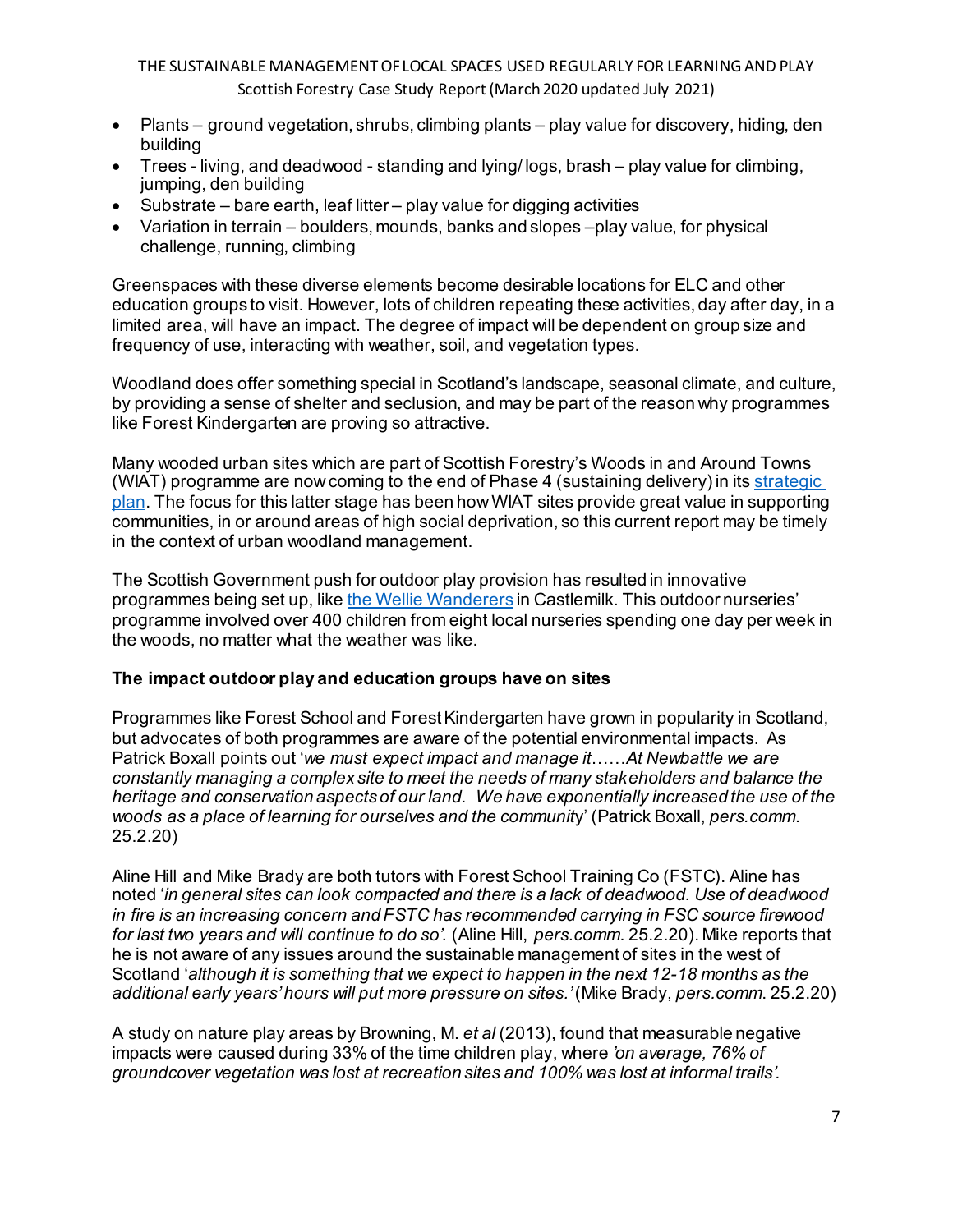Soil compaction occurs when forces, such as trampling by feet, creates pressure on the soil surface and compresses the soil particles. The breakdown of soil into smaller particles reduces soil pore space and increases bulk density. The reduced pore space hinders aeration, water infiltration, and root penetration. A lack of soil oxygen and poor water drainage retards plant and tree root growth. Compaction is cited as a major cause of tree decline in urban areas by [Trees](https://trees-energy-conservation.extension.org/how-to-correct-soil-compaction/)  [for energy conservation](https://trees-energy-conservation.extension.org/how-to-correct-soil-compaction/).

Play and education groups in woodland and urban greenspace often carry out activities that can have an impact on all layers within that habitat – the soil layer, field/ understory, and canopy layers (in woodlands). Activities can include building fire pits, having fires, digging soil and playing in mud, walking/ running, tree climbing, swinging, slacklining, den building, and collecting deadwood. These negative impacts and the suggested remedial management actions are summarised in a helpful **Forest School Impact Assessment Guide produced by the Sylva** Foundation.

In the context of urban woodlands, th[e WIAT strategic framework 2015-2020](https://forestry.gov.scot/images/corporate/pdf/wiat-framework.pdf) states that key to the continued success of this programme is active sustainable management of the woodland resource, while at the same time engaging with community groups.

The [Scottish Outdoor Access Code](https://www.outdooraccess-scotland.scot/practical-guide-all/outdoor-learning) notes that education groups '*can have an impact according to the size of the group, where you are, the time of year and potentially even the weather on the*  day of the visit.' It's important to encourage children's contact with nature across all seasons and weather types, but given our increasingly extreme weather, under climate change, and the trend towards wetter winters in Scotland, the impact of year-round outdoor play activities may be becoming greater.

Davis *et al* (Play England/ NCB 2009) argue that '*The introduction of nature play can improve biodiversity and consequently improve children's and young people's interaction with nature through play*.' This is debatable. Despite the very clear benefits that outdoor play in natural sites affords to children and young people, there is the risk that the impact of children's play in outdoor areas can risk damaging the very biodiversity that is such an important feature of these sites. With the rise in interest in supporting children's play outdoors, this is becoming an issue across Scotland, the UK and overseas.

Davis *et al* (2009) do concede that '*Play spaces that incorporate natural features may be more complex to maintain than fixed equipment sites.'*Likewise, Browning *et al* (2013) noted that in parks providing nature play areas in eastern USA, these features are '*an emerging recreational challenge for protected area managers.'*In their study they note that:

- '*Play occurs commonly in informal child-created (46%) and formal manager-created (29%) sites.*
- *Some type of environmental damage occurs 33% of the time that children are playing in nature.*
- *Measurable impacts include vegetation trampling, soil exposure, and tree and shrub damage*.'

This research has demonstrated that such places can recover given time. When these places are perhaps the only local greenspace a nursery can access, however, the question is how to reduce the impact? In some cases, the site owner or manager may refuse use of the site because of wear and tear.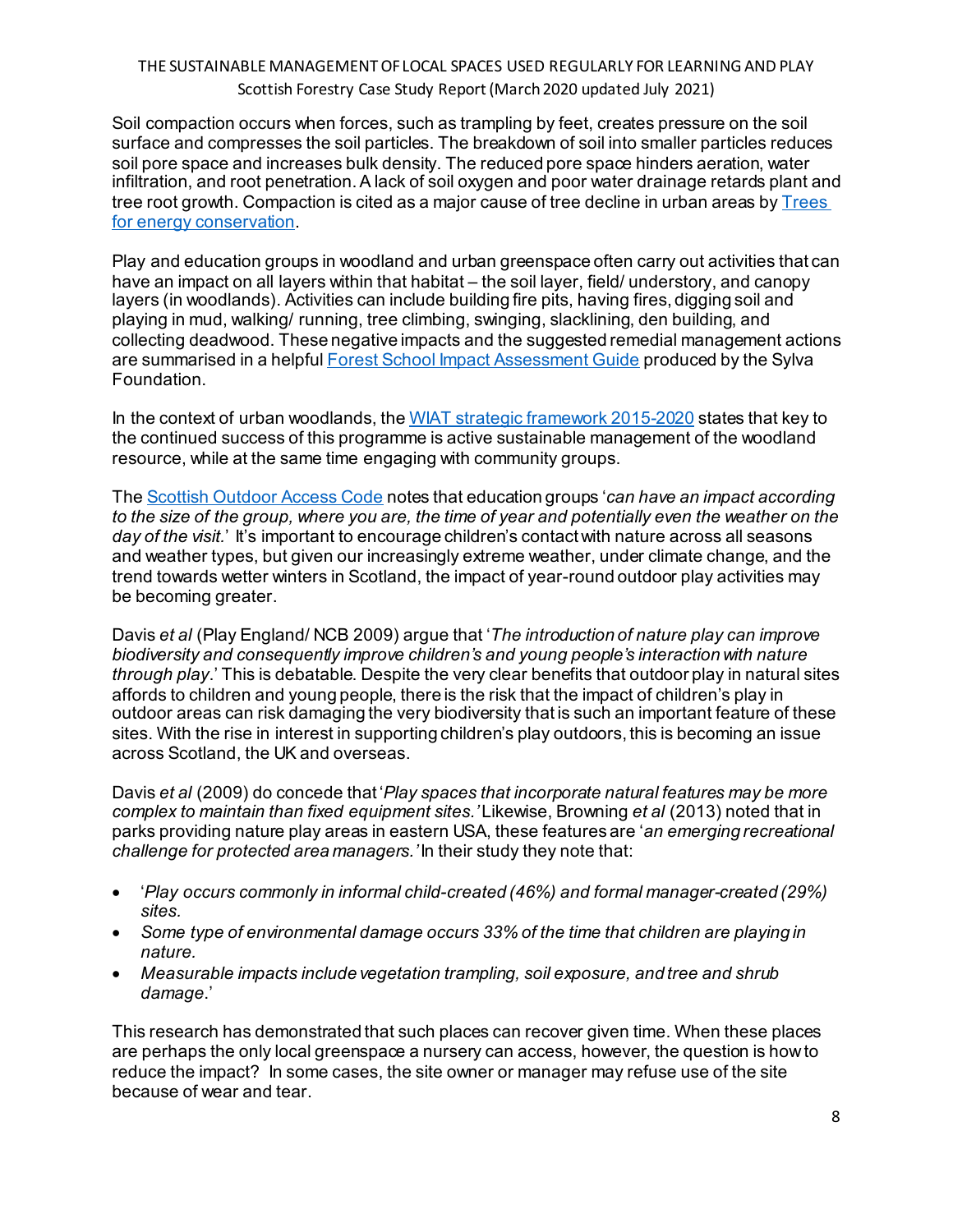### **The debate around conservation and nature play**

The education and conservation management programmes for Barnes Common, a designated nature reserve in England, '*adopts a strong policy of working with the seasons to minimise impact, awareness of nesting times, and aim to give the land time to heal. We provide ongoing training and information and encourage a sense of responsibility and respect for everyone –and everything –that shares these spaces*.' Under the guidelines for weekly term-time school and nursery visits, Richmond Council are not permitting any more Forest Schools to be established in the Barnes Common area owing to site wear and tear. On the other hand, trampling by children has been observed to keep bracken and bramble down (Friends of Barnes Common, April 2019). In such cases children can have the same browsing/ trampling/ground poaching effect as animals like deer, wild boar, or free ranging livestock.

Conservation concerns about the impacts of nature play are widespread, but th[e Pennsylvania](http://conserveland.org/)  [Land Trust Association](http://conserveland.org/) argues that conservation rules can have '*unintentional impacts.'*

They argue '*Children need wild places to play in, to explore, to manipulate, and to fall in love*  with. While they are doing so, they will damage the resource. They will chase away wildlife, pull *leaves off branches, dig holes, step on ants, muddy streams, throw rocks in ponds, whack sticks against tree trunks, collect feathers, pull the wings off beetles, erode steep creek banks, nail boards onto trees, and who knows what else. Yet if 1,000 children do this at a natural area for 100 years, they will almost certainly cause less ecological harm than a single bulldozer will do in 60 minutes as it clears a nearby site. In fact, they will probably do less ecological harm than was done creating the driveway, parking lot or trail for public access to the natural area. The point here is one of perspective. Children's nature play rarely does a substantial degree of ecological damage. Obviously, there are places where such play should be prohibited, like in a patch of endangered orchids or in a formal rose garden at the local horticultural center. But in most locations nature play will cause only minimal harm in any true ecological sense.*'

They go on to suggest…

'*Don't rule out nature play where its ecological impacts will be minor. A few natural sites have approached this with a simple zoning system: a small amount of land is designated for active play and educational use; the bulk of the site is open for visitor access under typical protective rules; and perhaps a special portion is completely off-limits due to the presence of sensitive species or landforms. Thoughtful trail design, effective signage, and good visitor maps can help support this zoning approach*.'

Accepting unlimited use by groups might be sustainable in large tracts of land where zoning is possible. Browning *et a*l (2013) also suggest that the '*societal benefits of unstructured play in nature may outweigh the environmental costs.'*Urban green spaces however, are usually small and fragmented, and are more vulnerable to frequent heavy use. The challenge lies in balancing the care of urban greenspace sites with a high population pressure, and a growing demand for natural play provision.

The size of groups and frequency of use is a major consideration. The Senior Countryside Ranger for Glasgow City Council, Allison Grieg, notes that '*over decade of managing forest school use across 15 Glasgow sites, has shown that a maximum of 12 children per group*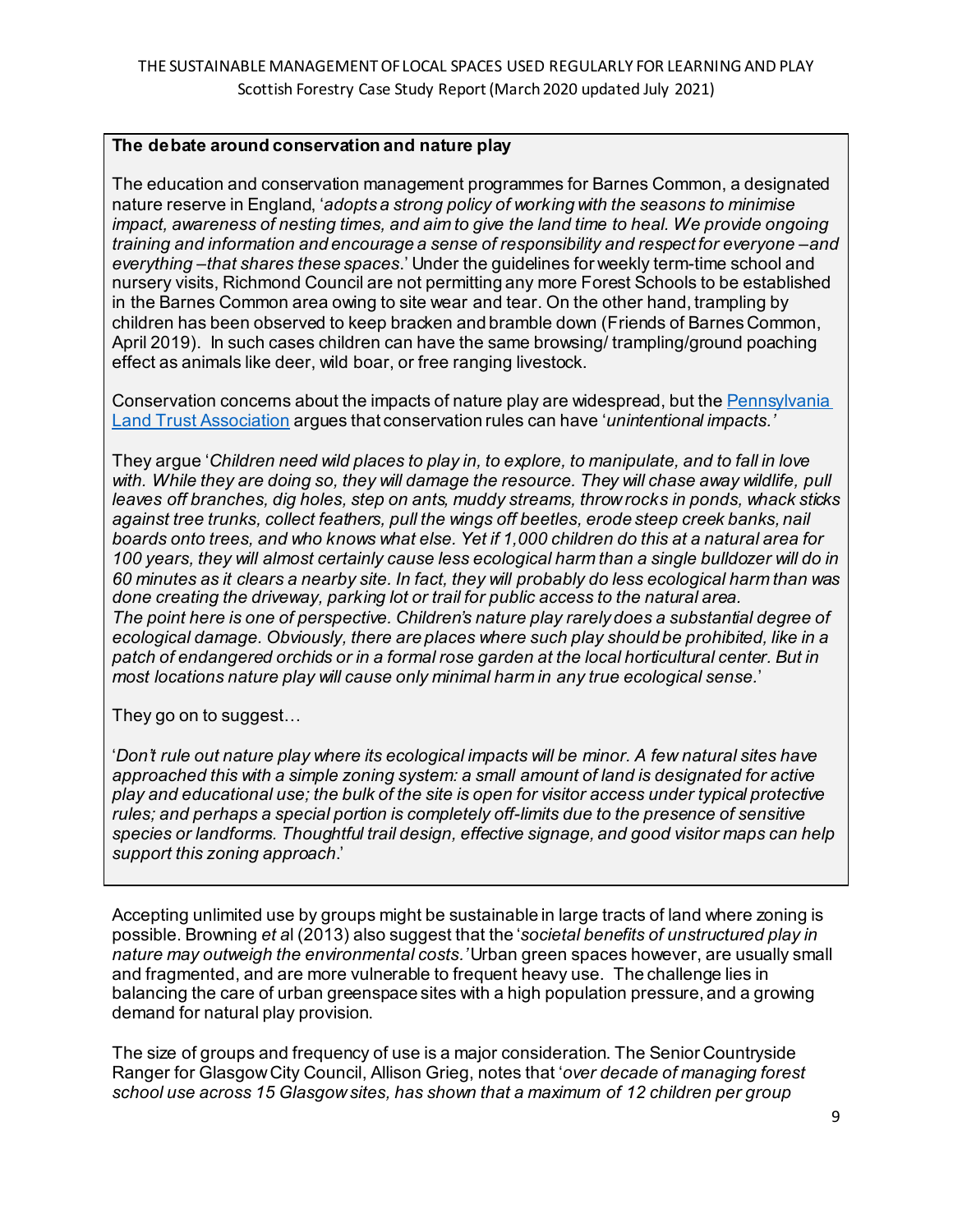*decreases footfall to a level that is sustainable if the camp is not used more than twice per week*' (A.Grieg, *pers.comm*. 7/3/20)

Laura Jane Blackie (Countryside Ranger, Dundee City Council Environment Department) also recognises these issues, commenting '*I'd say it's a very overlooked aspect of the increase in use of small urban green spaces for outdoor education'*(Laura Jane Blackie, 2020 *pers.comm.* 06/02/20).

Similar issues can affect established sites used by settings like Mindstretchers' [Auchlone Nature](https://www.auchlone.co.uk/)  [Kindergarten](https://www.auchlone.co.uk/). Kate Hookham (former) Senior Trainer, Co-ordinator Living Classrooms, Mindstretchers Ltd. commented that '*We also have some past evidence of impact and we do manage surfaces with bark chip and alternating routes of travel. As we know with environmental management it's the honeypot vs spread the load dilemma'*. (Kate Hookham, Senior Trainer, Co-ordinator Living Classrooms, Mindstretchers Ltd. *pers.comm*. 13/1/20)

### **Access to sites**

Outdoor & Woodland Learning Scotland offe[r Landowner Guidance](http://www.owlscotland.org/images/uploads/resources/files/guidance_for_land_ow_1279727048_Aug_2014.pdf), which has been revised and updated under this report.

The [Scottish Outdoor Access Code](https://www.outdooraccess-scotland.scot/) (SOAC) describes how '*The Land Reform (Scotland) Act 2003 ensures everyone has statutory access rights to most of Scotland's outdoors, if these rights are exercised responsibly, with respect for people's privacy, safety and livelihoods, and for Scotland's environment. Equally, land managers have to manage their land and water responsibly in relation to access rights*.'

SOAC quidance o[n Responsible behaviour by teachers and outdoor educators](https://www.outdooraccess-scotland.scot/practical-guide-all/outdoor-learning), includes advice to groups to '*contact the relevant land manager(s) in advance'*, and to encourage land managers to provide consent for activities requested '*if your concerns or those of others can be properly addressed*'.

However, since this was applied in Scotland, some groups and local authority landowner/ managers have interpreted SOAC as signalling that there is no requirement for groups to apply for permission to use sites. Assuming group access comes under 'responsible access', the procedure for issuing Permission to Use (PTUs) has been abandoned. In contrast, Allison Grieg Senior Countryside Ranger Glasgow City Council, argues strongly for the need for PTUs. (A.Grieg, 2020 *pers.comm, 7/2/20*).

## **Glasgow City Council approach following the Land Reform (Scotland) Act 2003**

"The citywide parks management rules were revised to embody the ethos of responsible access, but we recognised this 'right to roam' and free access newly enshrined in Law was for individuals not organised groups or businesses. Groups and business wishing to use Glasgow parks would still be managed through the permission to use process, which allowed us to manage sustainable the numbers and frequency of groups in any particular location…so avoiding conflict between groups and ensuring site and biodiversity integrity. In order to do this, we have a city-wide calendar of forest school sites, and book groups/nurseries into each day and camps, allowing an overview of who is where at any given time. A simple one-page Guidance for use (supplied) was prepared by the Countryside ranger around 10 years ago and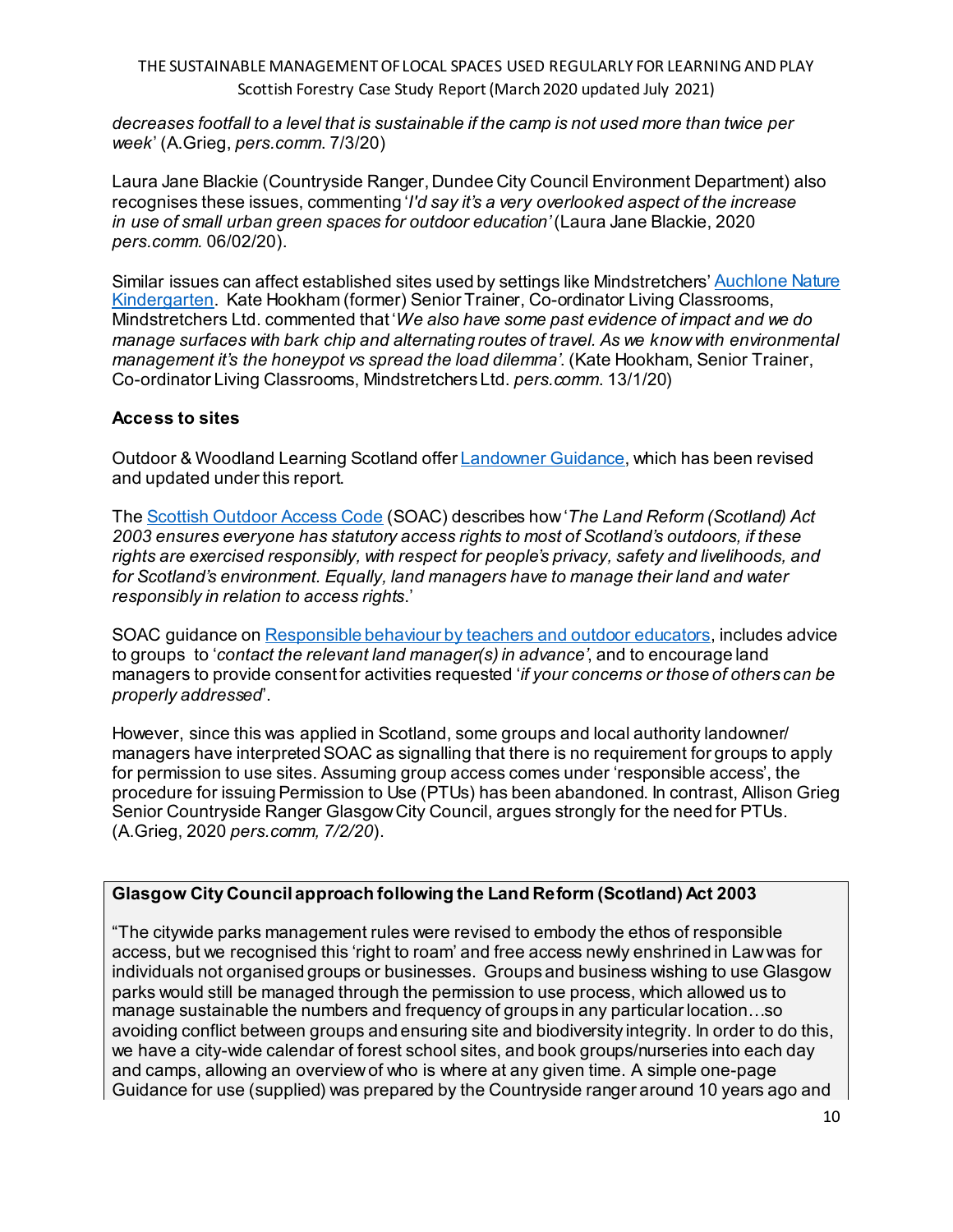small updates have made over the years, and this is issued alongside PTU letter and Conditions of Let. There is currently no fee under the PTU system for using a FS site on the premise that no charge is being levied. Where a business is charging customers a General Lease agreement is drawn up.

Allison Grieg,2020 *pers.comm, 7/3/20*

The Code advises groups to take extra care when organising an event or running a business, and recommends:

- contacting the relevant land managers if you are organising an educational visit to a farm or estate;
- obtaining the permission of the relevant land managers if your event needs facilities or services, or is likely, to an unreasonable extent, to hinder land management operations, interfere with other people enjoying the outdoors or affect the environment;
- talking to the land managers who are responsible for places that you use regularly or intensively.

(See [Scottish Outdoor Access Code Public access to Scotland's outdoors Your rights and](https://www.outdooraccess-scotland.scot/sites/default/files/2018-05/Publication%202005%20-%20Scottish%20Outdoor%20Access%20Code.pdf)  [responsibilities](https://www.outdooraccess-scotland.scot/sites/default/files/2018-05/Publication%202005%20-%20Scottish%20Outdoor%20Access%20Code.pdf) paras. 3.57 – 3.59)

The above advice would reasonably apply to outdoor nursery and kindergarten groups, and for the landowner/ manager to provide Permission to Use notices provided the site can accommodate the group activities. This is where understanding the carrying capacity of any site becomes critical.

Requests to use sites suitable for outdoor learning and play in urban areas has increased dramatically over the past decade. Ten years ago, Glasgow City Council senior ranger had not issued any Permissions to Use (PTUs) for Forest School programmes. Requests since then have increased rapidly, most notably around four years ago when the ELC expansion targets were announced, although private and partner provider nurseries were 'ahead of the curve' in terms of interest in outdoor sites.

Previously, PTUs were administered by the Glasgow City Council events team, but the Senior Countryside Ranger is now managing these, to oversee the programme (with 18 Forest School sites cross the city) and to ensure the carrying capacity for each site is maintained. The PTU allocates a mapped site with the operating conditions. Forest School sites are designated, bookable sites (Pollok Country Park has one designated Forest School site), whereas campsites are not designated and are more informal (although still require a PTU). (A. Grieg,2020 *pers.comm, 7/2/20*).

PTUs can act as the checks and balance to ensure care of urban greenspaces, and the safety of groups outdoors. The Senior Countryside Ranger cited an example of one nursery, whose leaders had little or no understanding of site sustainability, continuing to overuse and mistreat a site. As a result, their PTU was revoked. As a result, PTUs for other groups have not been renewed, until shared sustainable use of the overall site can be resolved.

Differing responsibilities for site management may also determine site quality and sustainability. Unlike the formal parks in Glasgow, Castlemilk Woods are managed through the housing estate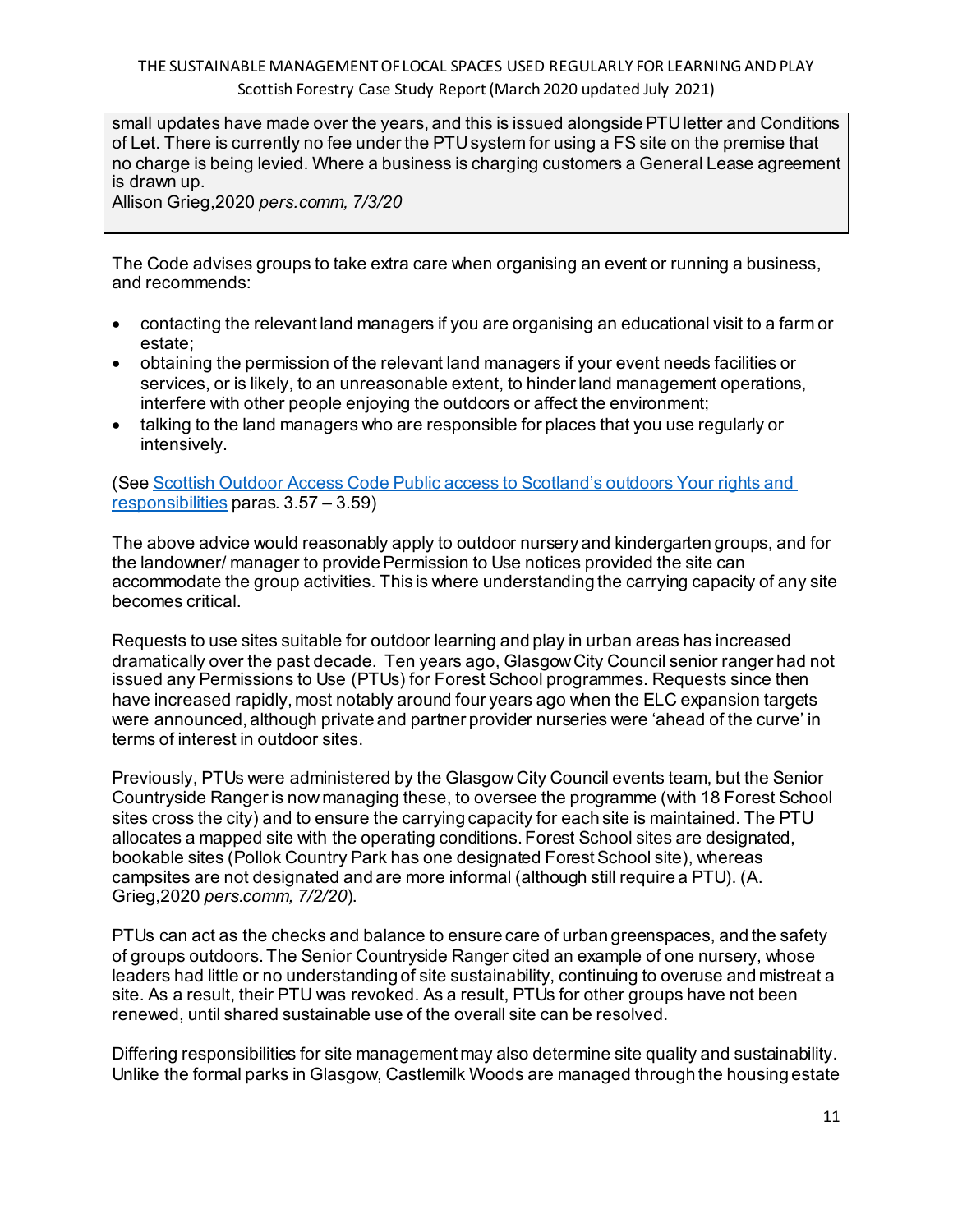operational team, through the capital budget. This means a more 'as and when' support from the Countryside Ranger team (Allison Grieg,2020 *pers.comm, 7/2/20*).

The local community is also a key stakeholder, and needs to be brought on side at an early stage. Local people often have a sense of ownership of their local greenspace, and this may conflict with use by other groups. Minibus/ coach access by groups can also exacerbate tensions. Conflict with local residents around access by group minibuses, was one of several challenging factors in Auchinairn OSC group's use of their local greenspace, despite working closely with the community police officers (Gwen McLaren 2020, *pers.comm*, 17/1/20).

The Glasgow City Council Senior Countryside Ranger described how permitted use of Dawsholm Nature Reserve by the outdoor kindergarten group led to tensions with the local community, who had concerns about noise and environmental degradation. Public education is needed to share the requirements of different stakeholders and the benefits of children having access to nature, with some adjustments on both sides. For example, the kindergarten group now avoids areas near housing at Dawsholm Nature Reserve. (Allison Grieg,2020 *pers.comm, 7/2/20*).

See:

APPENDIX 3 for a Glasgow City Council Countryside Rangers Sample PTU letter

APPENDIX 4 for Glasgow City Council Countryside Rangers Guidance for use

APPENDIX 5 provides an example of Glasgow City Council Countryside Rangers Map of camps and rotation

## **Site selection**

A Forest Kindergarten site appraisal form is provided in Appendix 2[, Out to Play](https://www2.gov.scot/Resource/0054/00544754.pdf) (p84). This comprehensive guidance encourages potential site users to consider a range of elements under: access, site character, vegetation, potential hazards (including potential hazards on beaches), and owner/ site manager details, with space for notes.

Privacy of sites was a key consideration used by the Countryside Rangers to select 'dedicated' forest school sites across Glasgow. Where fires were permitted, a secluded site keeps the smoke literally under wraps (see also the Woodland Outdoor Kindergarten case study). If discovered, these camps in urban parks become regular haunts and abused by less welcome park users for drinking and drugs. Privacy helps to safeguard a camp from abuse, keeping children safer and meaning less need for clear up and site checks before children arrive. (A. Grieg, *pers.comm*. 7/3/20)

The ecological quality of a site, in particular the ground flora, should determine its suitability for use by groups. Sites which have been continuously wooded for at least the past 400 years are described as Ancient Woodland. The Woodland Trust for example, assess their ancient woodland sites more carefully for impacts than their secondary woodland sites (Phil Gordon, WTS, *pers.comm*. 2020)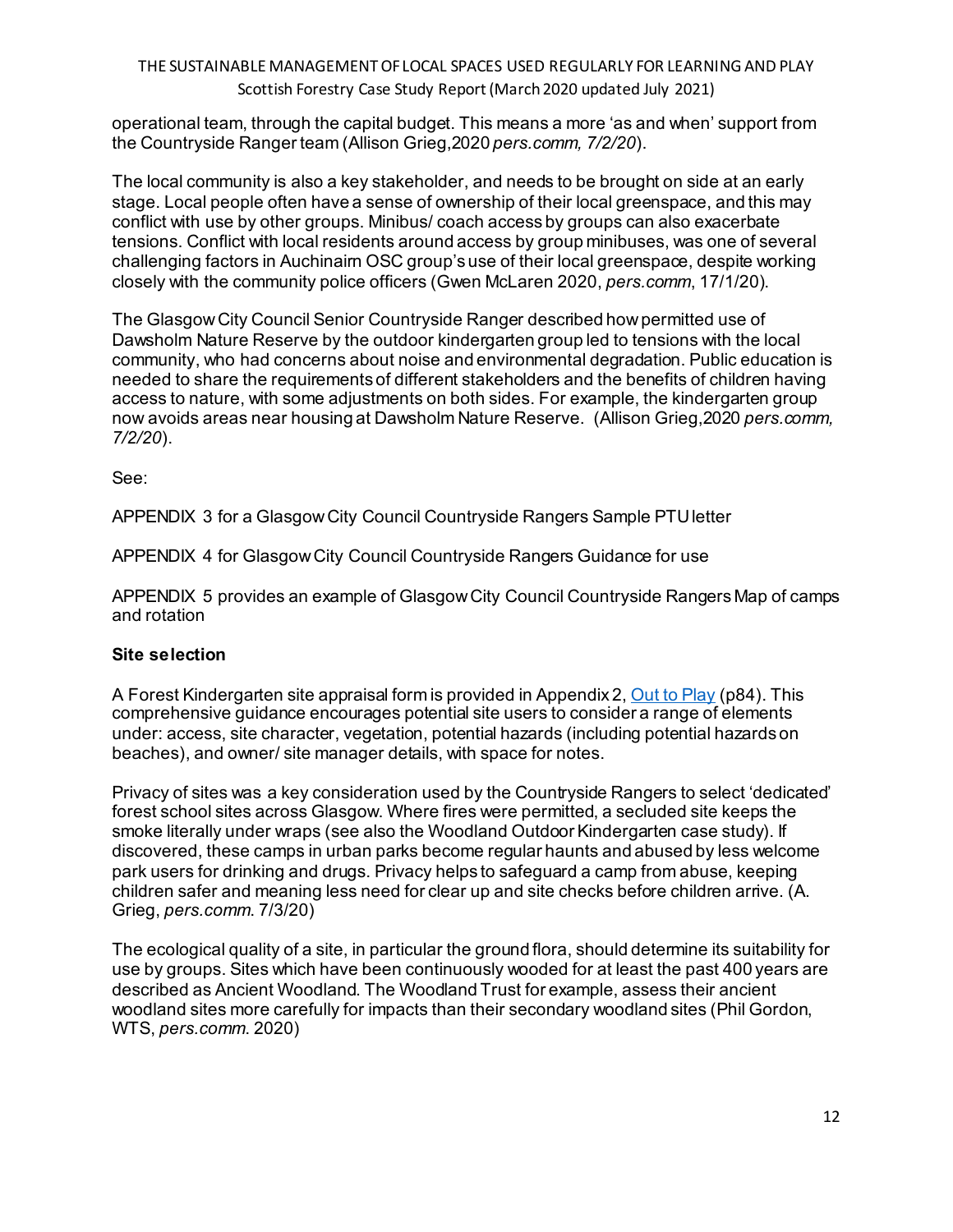#### **Management and maintenance of sites**

Browning et at (2013) note that for nature play areas '*Sustainable management requires appropriate site selection, development, and maintenance'*.

Davis *et al* (2009) detail the following procedures which could be used to support the maintenance of play spaces:

- maintenance plans and schedules
- risk–benefit assessments
- inspection programmes
- maintenance records
- evaluation and review

Trees and low branches offer children great opportunities for swinging and climbing. *Nature play: Maintenance guide* notes that '*A local authority may wish to use the risk–benefit assessment to help them come to a decision about monitoring tree climbing, and this could be reviewed once a year or more frequently if there were a change in situation'*.

Allison Grieg, Senior Countryside Ranger, Glasgow City Council, described how good communication between the landowner/ manager and user groups helped negotiations with an outdoor kindergarten group who were using trees and shrubs for climbing on within Pollok Country Park. She agreed with the kindergarten group leader that the children could continue to climb among the more robust rhododendrons (which offer great low horizontal branches for play), but they should not climb on the yew trees, to avoid further bark damage (Allison Grieg,2020 *pers.comm, 7/2/20*).

This type of arrangement highlights the need to develop good relationships between land managers and groups. Land managers also need to have management in place that is sensitive to the needs of the local community as well as wildlife. Children can cause damage to tree bark, but so can un-controlled numbers of grey squirrels, and deer.

All local authorities have a duty to maintain biodiversity. If ELC and education groups are using urban greenspace for outdoor learning and play, it's vital that estate/ grounds maintenance contractors are aware of this and any herbicide use is limited. In Dundee, Community Allotments Officer, Kate Treharne was concerned to discover in a community greenspace (used by the local school) that that '*understorey is cleared (or 'cleaned' as they call it) and any regrowth kept down with herbicide. Every grass edge and mature tree is sprayed around'*  however she follows on to say that *'…they have stopped over the last couple of years*.' As well as safety concerns over glyphosate use, a 'clean' surface under trees is detrimental to local biodiversity and reduces the quality of the environment for outdoor learning and play. (Kate Treharne, Community Allotments Officer, Dundee City Council *pers.comm*. 10.2.20).

It is important to highlight here that sustainable use of sites may also be under increasing threat as Council and ranger staff numbers are reduced. Glasgow City Council has lost 50% of its Countryside Ranger team, from 14 to 7 posts. This undoubtably limits opportunities to establish positive relationships, and manage the carrying capacity of our urban outdoor spaces.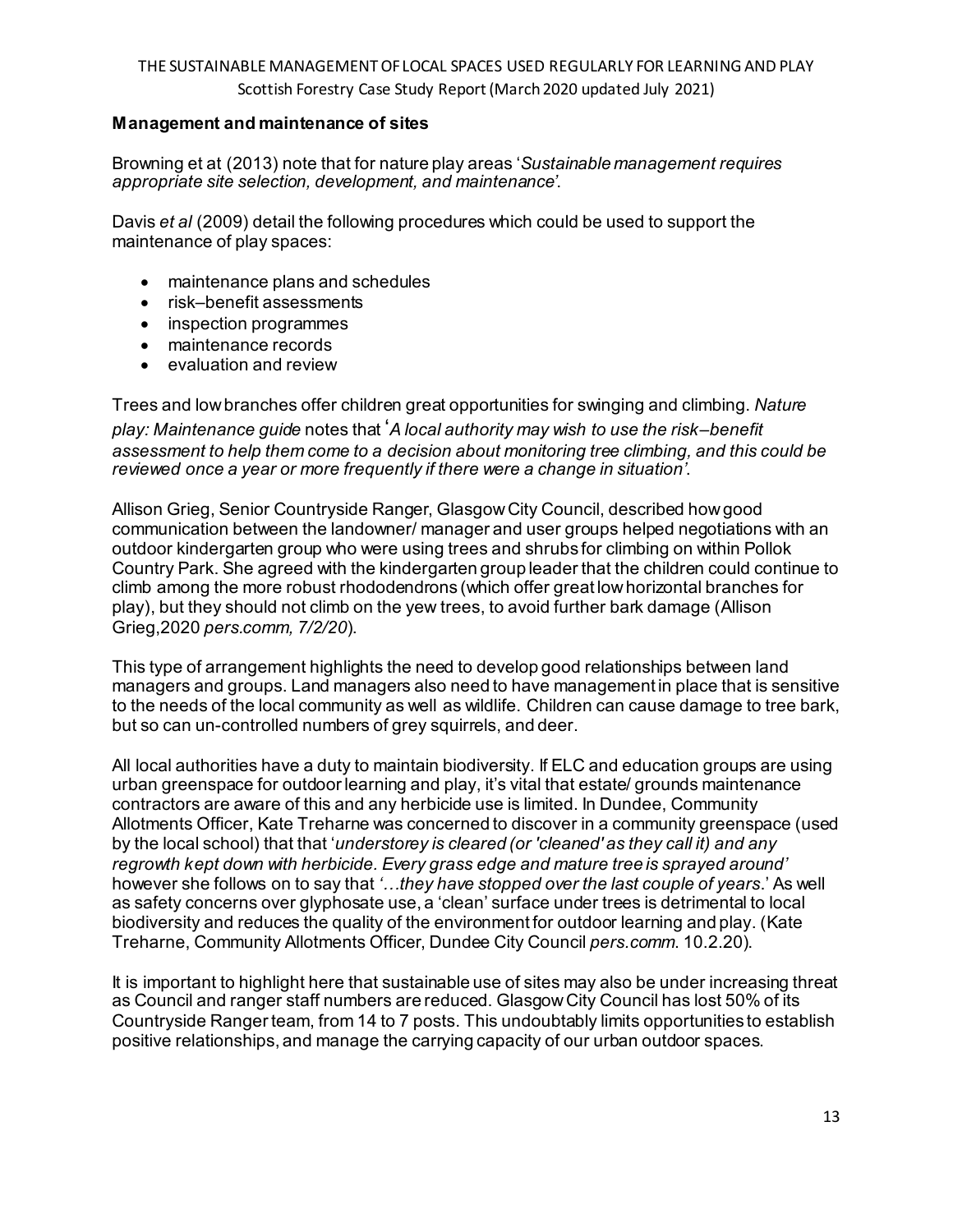#### **Woodland management information online**

A range of useful online resources are available which can support practitioner knowledge on woodland management and the sustainable use of sites:

Royal Forestry Society provide[s guidance for woodland owners.](https://www.rfs.org.uk/learning/forestry-knowledge-hub/woodland-management/so-you-own-a-woodland/)

This includes advice such as:

*'The best way really to get to know your wood is to ask an expert to do a survey. This can then lead to a management plan, which will suggest the most appropriate activities for your wood'.* (P6 Section 1. Getting to know your woodland)

Section 6 biodiversity

'*A change in management can similarly have detrimental effects on biodiversity –this is usually when management shifts to large-scale, uniform operations that cause a loss of structural diversity. '……Grazing and browsing pressures can also lead to simplification of field and shrub layers, and a lack of structure.'*

*'The key to managing open space habitat is to not manage everything at the same time.'* This guidance includes a section on managing deadwoodForest Research offers a range of guidance and publications includin[g Public engagement in forestry toolbox and guidance](https://www.forestresearch.gov.uk/tools-and-resources/public-engagement-in-forestry-toolbox-and-guidance/). Three toolkits include the bookle[t Public Engagement and Forestry: Key Lessons for Working in](https://www.forestresearch.gov.uk/documents/1052/Urban_forestry_public_engagement_lessons.pdf)  [Urban Areas .](https://www.forestresearch.gov.uk/documents/1052/Urban_forestry_public_engagement_lessons.pdf) This

- Discusses the key engagement challenges in urban areas
- Suggests some of the most appropriate tools to use
- Provides examples of urban forestry engagement processes in Scotland, England and Wales.

The Royal Forestry Society has developed [a Knowledge Hub](https://www.rfs.org.uk/learning/forestry-knowledge-hub/) and are '*developing a range of resources to assist with care and management of woodlands, including decision support tools*.' The Sylva Foundation'[s 'My Forest'](https://sylva.org.uk/myforest/) provides online tools and resources for woodland management) including for educators. This include[s My Forest for Education](https://sylva.org.uk/myforest/education-promo) *'My Forest for Education is an easy-to-use and free online application that enables any educator, or young person, to generate straightforward woodland management plans, maps and ecological impact assessments for woodland sites and school grounds.*

#### **SUPPORTING GOOD PRACTICE OUTDOORS**

#### **The need to develop ecological skills in practitioners**

The American environmentalist Aldo Leopold once said "*If you learn to read the land, I have no fear what you will do to the land*." (quote sourced from Rasmussen and Voth, 2001).

Many group leaders come from a background in child pedagogy; however, their ecological understanding including woodland management, plant and wildlife identification skills may be weak. They may also lack knowledge of safe practice outdoors (e.g. canopy checks) although site risk benefit assessment is embedded in training courses like Forest School.

Glasgow City Council provides a good local authority model in its long-term support of outdoor learning programmes. In 2012, Education Services launched Outside Now!, Glasgow's outdoor learning strategy, described in thi[s GCC Outdoor Learning Strategy Update \(2014\).](http://www.glasgow.gov.uk/Councillorsandcommittees/viewSelectedDocument.asp?c=P62AFQUTT1NT81DN) Each school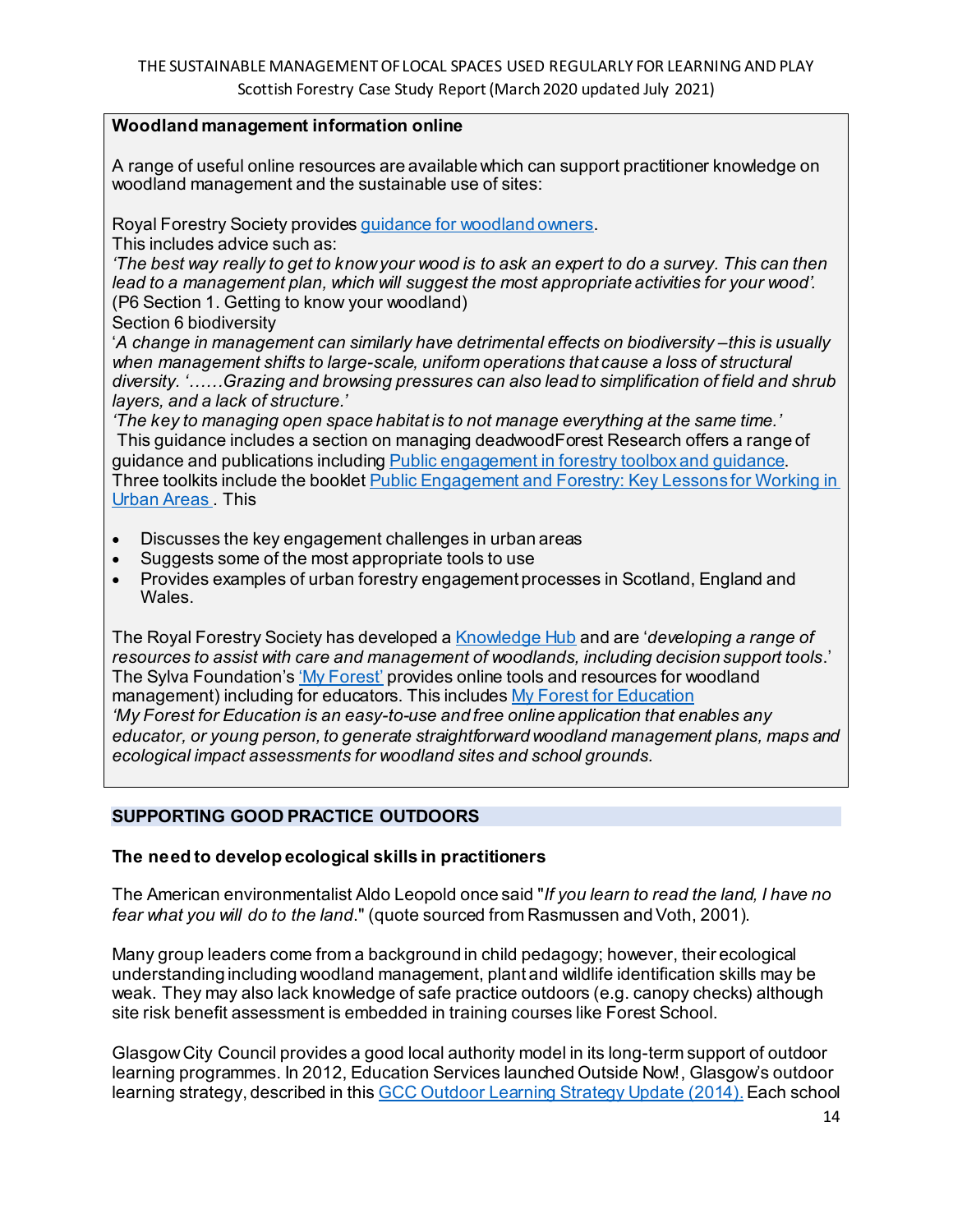was provided with £2k to buy outdoor equipment and access training (Allison Grieg,2020 *pers.comm, 7/2/20*). This included funding to the Jeely Piece Club for 6 Castlemilk schools to receive a full day for each class in Castlemilk woodlands.

Outdoor equipment alone does not support sustainable practice. Key to the sustainable use of sites are the skills and knowledge of outdoor educators and group leaders. Countryside Rangers can also offer tailored training. In Glasgow, the Senior Ranger ensured that teachers were paired with a countryside ranger as a 'learning buddy', to share skill sets and Forest School courses were delivered to schools.

In addition, concerned that some children may be at risk in outdoor programmes if potentially toxic plants are not recognised, the Senior Countryside Ranger, Glasgow City Council, decided to run evening training sessions on plant identification to build group leader skills (Allison Grieg,2020 *pers.comm, 7/2/20*).

Similarly, the manager at Auchinairn OSC agreed that she and her staff, despite having undertaken Forest School training, would benefit from additional training in understanding ecology and plant identification (Gwen McLaren 2020, *pers.comm*, 17/1/20)

Skill development should start with the trainee teacher/ ELC practitioner. Deborah Meechan is a Forest School Leader and Lecturer i[n Early Learning and Childcare at Glasgow Clyde College](https://www.glasgowclyde.ac.uk/study/subject-areas/14-early-learning-and-childcare) and has undergone both Forest School L3 and Forest Kindergarten training. She values both courses, and feels while Forest School provides the deeper experience and outdoor philosophy, particularly in terms of health and well-being for participants, Forest Kindergarten provides a good start for ELC practitioners. She is now introducing the Forest Kindergarten award to HNC Level 7 student teachers at Glasgow Clyde College, and students in child centred outdoor play. The aim is to develop robust and resilient outdoor practitioners, which can be challenging with a generation of students who may have very little outdoor experience from their own childhoods. She is currently working with students at the Cardonald campus, and developing courses for students based at the Anniesland and Langside campuses. She is also delivering a (nonassessed) Forest School programme with a small cohort of students, volunteering in their study time. This is having a restorative effect in connecting or reconnecting students with nature, and leading to better academic outcomes.

#### **Practice guidance in training courses**

Outdoor practitioners come with different skill sets, depending on their background. There is no specific requirement for teachers to undergo any specialised training before taking groups outdoors for play or learning, and supporting children's health and wellbeing. Often what is simply needed for outdoor pedagogy is confidence rather than specific skills. Other types of group leader, such as Countryside Rangers, will have good environmental knowledge and know their sites well. However, there are a range of training courses than can help to provide additional skills for outdoor educators, add depth to the experience and may to different degrees address the issue of sustainable sites use. Some of these training courses or programmes include Forest School, which is well established and delivered by a range of organisations and companies, and the more recent [Forest and Outdoor Learning Award](https://www.newbattleabbeycollege.ac.uk/forest-college/) (FOLA) developed by Newbattle Abbey College.

[Forest School Training Co \(FSTC\)](https://www.forestschooltraining.co.uk/training/fs-scotland/) provide all levels of Forest School training. Their approach is to address site management as an on-going part of the experience of training for a period of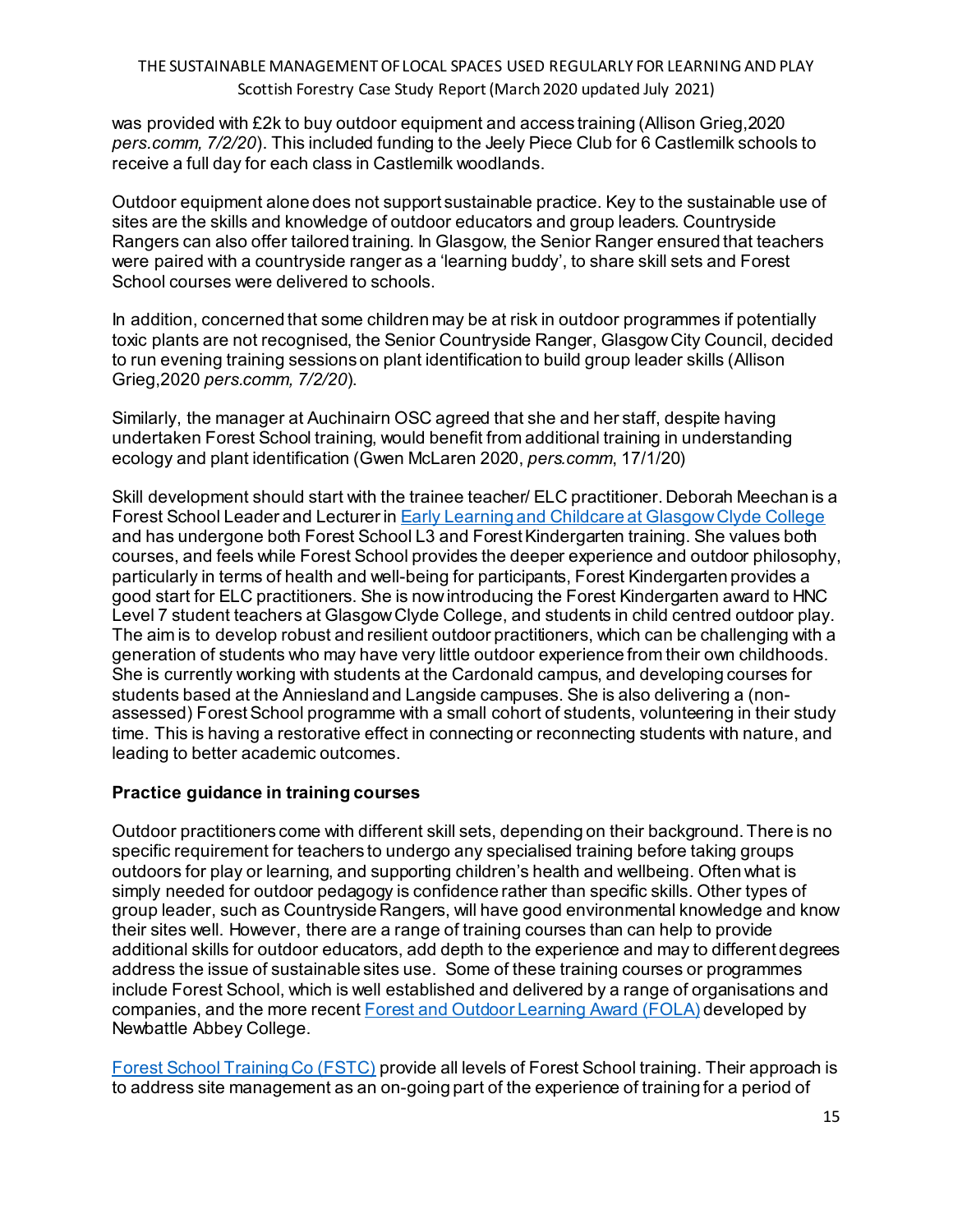time on same site. They look at ecology and barriers to ecology, and share simple effective techniques for limiting effects, for monitoring effects of site use over time, and feeding results back into ongoing management plan. Forest School Level 5 trainees are required to demonstrate understanding on the training site, Level 6s are required to apply their understanding on the sites where they assist, and Level 8s are required to create and apply a management plan including impact assessment, control actions and monitoring and evaluation. This is marked formatively and constructively during training, including at delivery assessment where the trainers visit their site. (Aline Hill, *pers.comm*. 25. 2.20)

Within the [Forest and Outdoor Learning Award \(FOLA\)](https://www.newbattleabbeycollege.ac.uk/forest-college/) training, Patrick Boxall at Newbattle Abbey College confirms that some materials are provided online, but the FOLA course includes various policies and approaches in relation to sustainable management of sites. Key ones include:

- Site use forms to manage access and liability
- Increased numbers of designated Forest Learning sites and seasonal rotation to manage impact and access
- Monitoring site impacts
- Including all stakeholders, especially local community, in site management. Such as through the Midlothian OWL group, volunteers, local groups and the council.
- Communication of rationale for site use to community
- Engagement with national networks such as Outdoor & Woodland Learning (OWL) Scotland and the National Network for Outdoor Learning (NNOL).

(Patrick Boxall, *pers.comm*. 25.2.20)

[Forest School Training Co \(FSTC\)](https://www.forestschooltraining.co.uk/training/fs-scotland/) also deliver The Forest and Outdoor Learning Course and confirm that this covers how to evaluate the impact of common Forest School activities and how to minimise this impact. Students use this information to feed into a management plan for their site and must also incorporate how they could improve the biodiversity on their site. The management plan covers a period of three years. (Mike Brady, pers.comm. 25.2.20)

[Mindstretchers](https://mindstretchers.academy/) have developed materials to cover the assessment criteria on ecology and Environmental Impact assessment (EIA) / sustainable management planning for Forest School. They have developed an onlin[e/hybrid Forest School](https://mindstretchers.academy/collections/training-and-events/products/forest-school-hybrid-course) course which includes a specific module on ecology. (Kate Hookham, Senior Trainer, Co-ordinator Living Classrooms, Mindstretchers Ltd. *pers.comm*. 13/1/20)

Supporting informal training, Outdoor & Woodland Learning Scotland have a valuable network of local groups who can offer workshops and training events. For example, the Glasgow Outdoor & Woodland Learning Group (GROWL) provide[s networking and learning events](https://www.owlscotland.org/local-groups/glasgow_fei/cluster/events) for outdoor educators based in Glasgow.

The Royal Forestry Society offers a good model through its Teaching Tree[s Outdoor Learning](https://www.rfs.org.uk/learning/teaching-trees/training-and-consultancy/outdoor-learning-training/)  [Training \(Cambium Network\).](https://www.rfs.org.uk/learning/teaching-trees/training-and-consultancy/outdoor-learning-training/) Its Level 3 module 'Co-ordinating an Outdoor Curriculum' includes 'Site planning and sustainable management of your own ground'.

Thus, there is evidence of good practice shared within training courses, but it is questionable whether this is currently shared widely enough to reach all practitioners.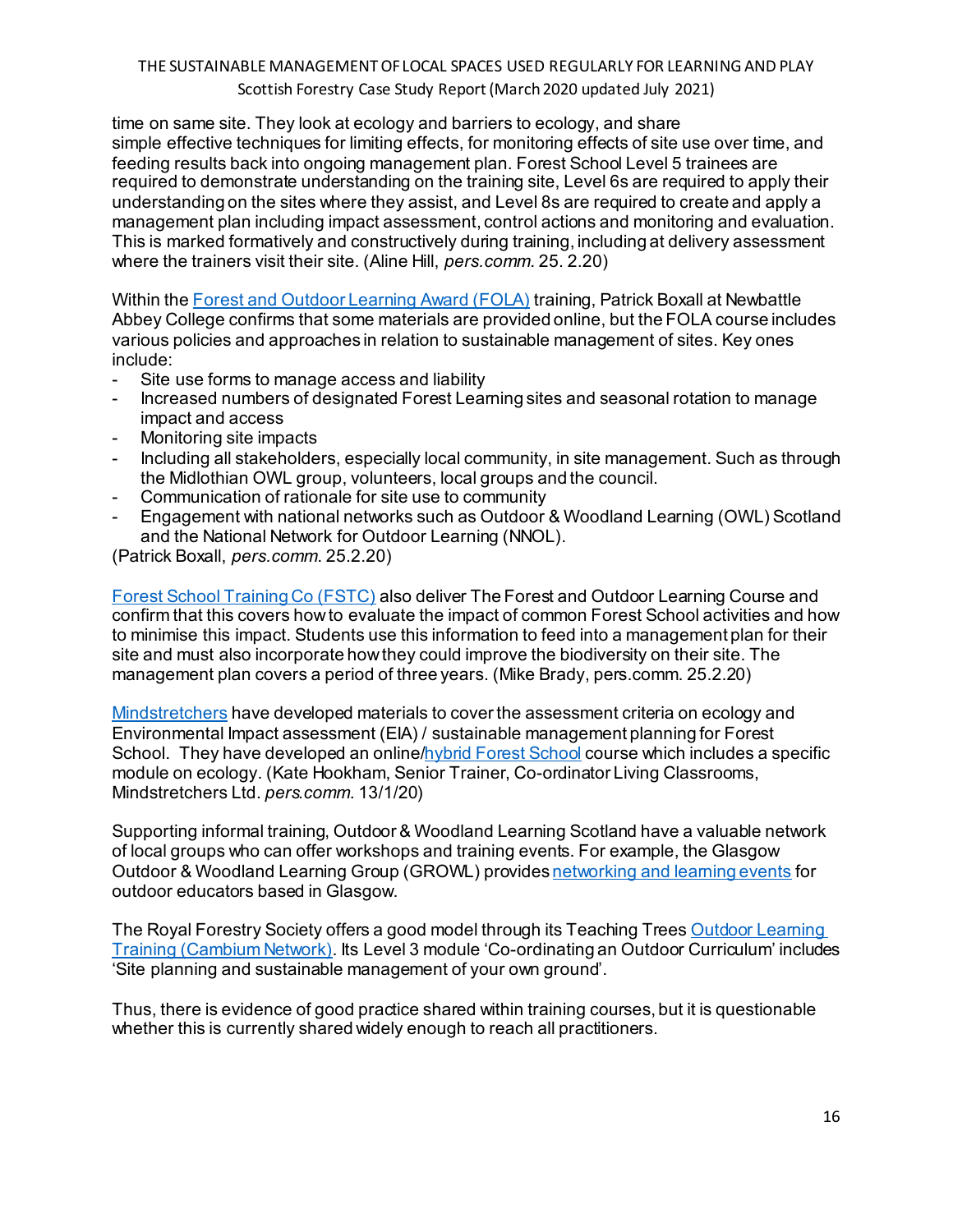#### **Guidance for ELC and other practitioners**

There is a strong case to be made for children to be engaged with the concept of caring for their environment from a very young age, as described in this article in The Guardia[n Sustainability](https://www.theguardian.com/education/2020/jan/30/sustainability-must-start-in-the-nursery?fbclid=IwAR2Oonc3uGiQQfP82tNGx2X3dM9Ku82dkRnbY8A7y-VwDgizq0wTvR1e47c)  [must begin in the nursery](https://www.theguardian.com/education/2020/jan/30/sustainability-must-start-in-the-nursery?fbclid=IwAR2Oonc3uGiQQfP82tNGx2X3dM9Ku82dkRnbY8A7y-VwDgizq0wTvR1e47c) (30th January 2020).

Referring to Mindstretcher[s Auchlone Nature Kindergarten](https://www.auchlone.co.uk/) , Kate Hookham (formerly Senior Trainer, Co-ordinator Living Classrooms, Mindstretchers Ltd) said '*quite some time ago we did a 'save our grass' campaign with the children. I think I have that in our landscape floorbook*….' (*pers.comm*. 13/1/20). Th[e floorbook approach](https://mindstretchers.academy/collections/floorbook-approach) developed by Mindstretchers may be a useful tool to develop children's thinking around caring for their environment.

The relationship between child, adult and environment is crucial to develop an ethos of care. '*Exploring the natural environment goes a long way in teaching sustainability if children are supported by adults who demonstrate care and who model environmental stewardship. Enjoying and learning about how to use their greenspace responsibly and safely, looking after the place and experiencing seasonal changes all help to encourage a connection between children and nature. It can actively encourage a child to consider other users and future generations'*. [\(Out to](https://www2.gov.scot/Resource/0054/00544754.pdf)  [Play,](https://www2.gov.scot/Resource/0054/00544754.pdf) section 6.1, 2018.

The documen[t Out to Play](https://www2.gov.scot/Resource/0054/00544754.pdf) (2018) is a 'how-to' guide providing step-by-step, practical advice to help nursery settings, childminders, schools and out of school care settings who seek to utilise local greenspace to enhance children's learning. This guidance is most easily navigated online through the Scottish Government webpag[e Out To Play](https://www.gov.scot/publications/out-play-practical-guidance-creating-outdoor-play-experiences-children/) but is also available as the downloadable PDF documen[t Out To Play.](https://www2.gov.scot/Resource/0054/00544754.pdf)

The key sections in [Out to Play](https://www2.gov.scot/Resource/0054/00544754.pdf) relevant to sustainable management of sites are under *[Section](https://www.gov.scot/publications/out-play-practical-guidance-creating-outdoor-play-experiences-children/pages/6/)  [06: Using Your Space](https://www.gov.scot/publications/out-play-practical-guidance-creating-outdoor-play-experiences-children/pages/6/)* in particular *6.4 Environment* and *[Appendix 3.](https://www.gov.scot/publications/out-play-practical-guidance-creating-outdoor-play-experiences-children/pages/11/)* Suggested additions/ amendments to this list is shown in APPENDIX 2, based on the findings in this report.

What is missing is any suggested site monitoring for groups to assess the impact they are having on the site they are using. Fixed-point photographic monitoring may provide a simple visual assessment for land managers and group leaders, and this should be included as a component for training group leaders on site ecology, management and use.

#### **RECOMMENDATIONS**

**1. Develop positive relationships between user and landowner /manager.** Make sure there are agreed points over how the area should be managed.

**2. Support use of sites by children in early year and learning groups.** This can help to reduce antisocial behaviour by adding value to this place within the wider community. Groups show care for their site through leaving no trace and litter picking. Good practice involves the children and is modelled by adults.

**3. Provide additional learning for practitioners on essential ecology** to help with site stewardship site, including how to identify plants and animals. In turn knowledgeable practitioners can engage children in this process. Simple nature identification charts should be available during site sessions, and group members can record and take photographs during site sessions, site monitoring and clean-ups. Engaging with Award Schemes like the John Mui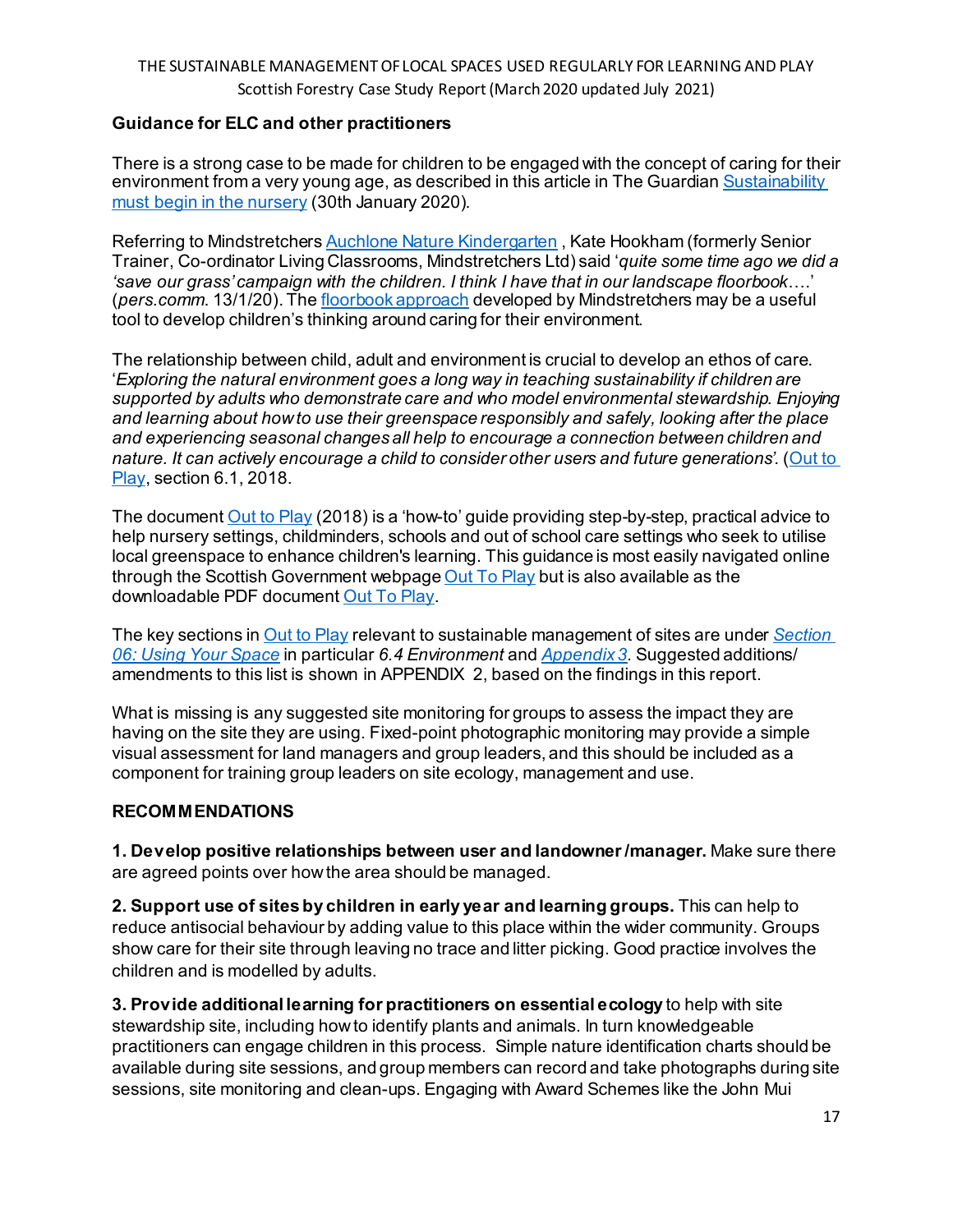Award can also provide a framework for adding value, understanding and knowledge. This might include citizen science activities.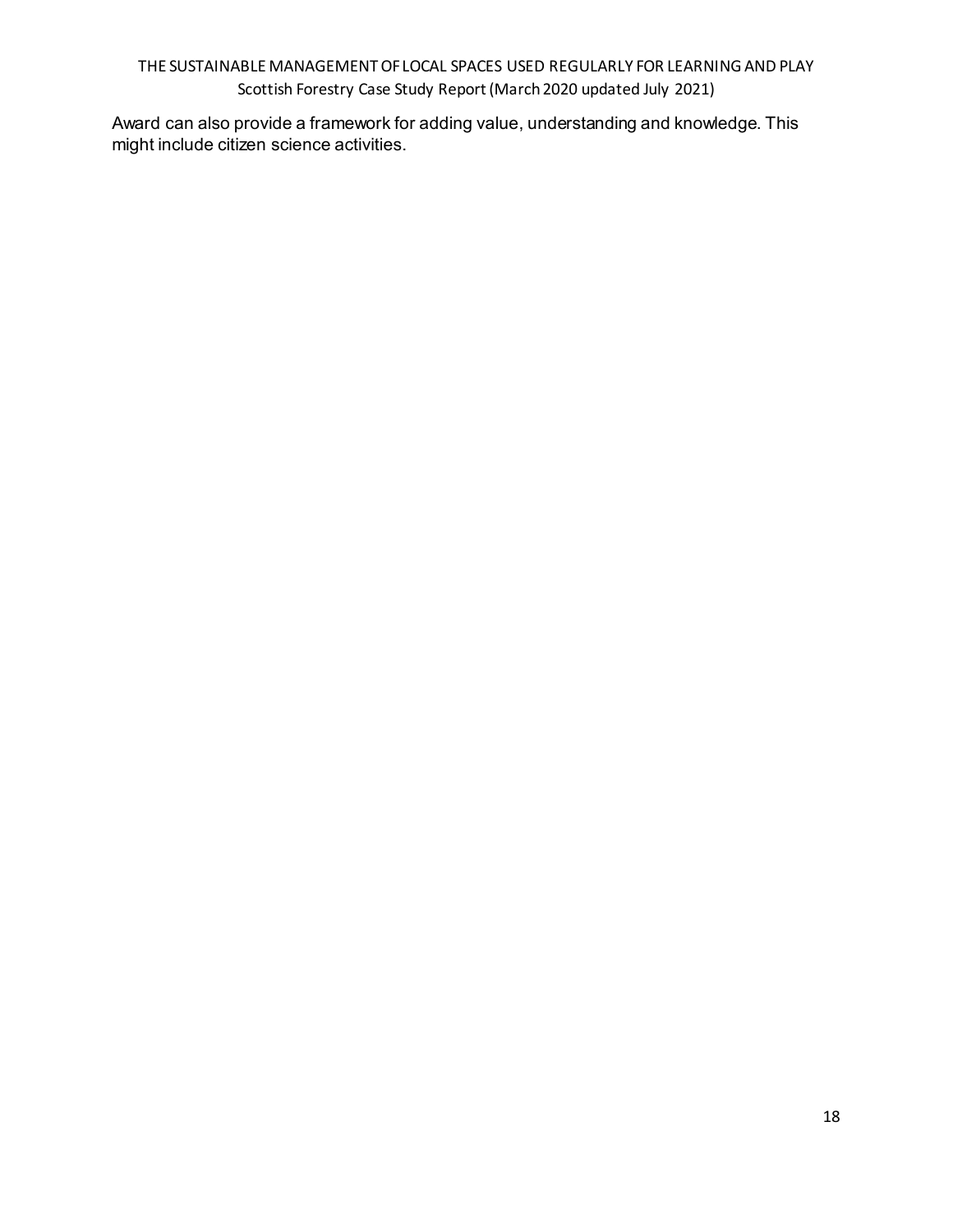### **REFERENCES**

Ball, D, Gill, T and Spiegal, B (2008) *Managing Risk in Play Provision: Implementation guide.* London: Department for Children, Schools and Families, Department for Culture, Media and Sport and Play England

Browning, M; Marion, J: Gregoire, T. (2013) *Sustainably connecting children with nature – An exploratory study of nature play areas visitor impacts and their management.* Landscape and Urban Planning 119 (2013) 104-11 <https://pubs.er.usgs.gov/publication/70047506> Abstract <https://www.sciencedirect.com/science/article/pii/S0169204613001321?via%3Dihub>

Creative STAR Learning *Significant Scottish Outdoor Learning and Play Documents* [https://creativestarlearning.co.uk/international/significant-scottish-outdoor-learning-and-play](https://creativestarlearning.co.uk/international/significant-scottish-outdoor-learning-and-play-documents/)[documents/](https://creativestarlearning.co.uk/international/significant-scottish-outdoor-learning-and-play-documents/)

Care Inspectorate *Early Learning and Childcare: Delivering High Quality Play and Learning Environments Outdoors* 2018 practice note

[https://hub.careinspectorate.com/media/1157/delivering-play-and-learning-environments](https://hub.careinspectorate.com/media/1157/delivering-play-and-learning-environments-outdoors-practice-note.pdf)[outdoors-practice-note.pdf](https://hub.careinspectorate.com/media/1157/delivering-play-and-learning-environments-outdoors-practice-note.pdf)

Care Inspectorate (2017) Space to Grow - Design guidance for early learning and childcare and out of school care settings <https://hub.careinspectorate.com/media/1623/space-to-grow.pdf>

Care Inspectorate (2019) Space to Grow: Indoor/outdoor settings. <https://hub.careinspectorate.com/media/3724/space-to-grow-indoor-outdoor-settings.pdf>

Care Inspectorate (October 2018) *Frequently asked questions: Space to Grow: indoor/outdoor settings* [https://hub.careinspectorate.com/media/3799/space-to-grow-indoor-outdoor-seetings](https://hub.careinspectorate.com/media/3799/space-to-grow-indoor-outdoor-seetings-faqs.pdf)[faqs.pdf](https://hub.careinspectorate.com/media/3799/space-to-grow-indoor-outdoor-seetings-faqs.pdf)

Davis,L, White, A and Knight,J (Play England/ NCB, 2009*) Nature play: Maintenance guide* <http://www.playengland.org.uk/media/120468/nature-play-maintenance-guide.pdf>

Fjortoft, Ingunn (2001) *The natural environment as a playground for children: the impact of outdoor play activities in pre-primary school children*Early Childhood Education Journal Vol 29, No. 2 Winter 2001

Friends of Barnes Common (April 2019) Outdoor Learning on Barnes Common and Vine Road <https://barnescommon.org.uk/wp-content/uploads/2019/04/Outdoor-Learning-Policy.pdf>

Nature Play - *Nurturing Children and Strengthening Conservation through Connections to the Land* <https://conservationtools.org/guides/135-nature-play> ConservationTools.org and the Pennsylvania Land Trust Association. (accessed online 15/11/19)

Morrissey, Anne-Marie, Scott, Caroline and Wishart, Llewellyn *Infant and toddler responses to a redesign of their childcare outdoor play space* Children, Youth and Environments, Vol. 25, No. 1 (2015), pp. 29-56 <https://www.jstor.org/stable/10.7721/chilyoutenvi.25.1.0029?seq=1>

Moss, Stephen (National Trust, 2012) *Natural Childhood* [https://www.lotc.org.uk/wp](https://www.lotc.org.uk/wp-content/uploads/2012/04/National-Trust-natural_childhood.pdf)[content/uploads/2012/04/National-Trust-natural\\_childhood.pdf](https://www.lotc.org.uk/wp-content/uploads/2012/04/National-Trust-natural_childhood.pdf)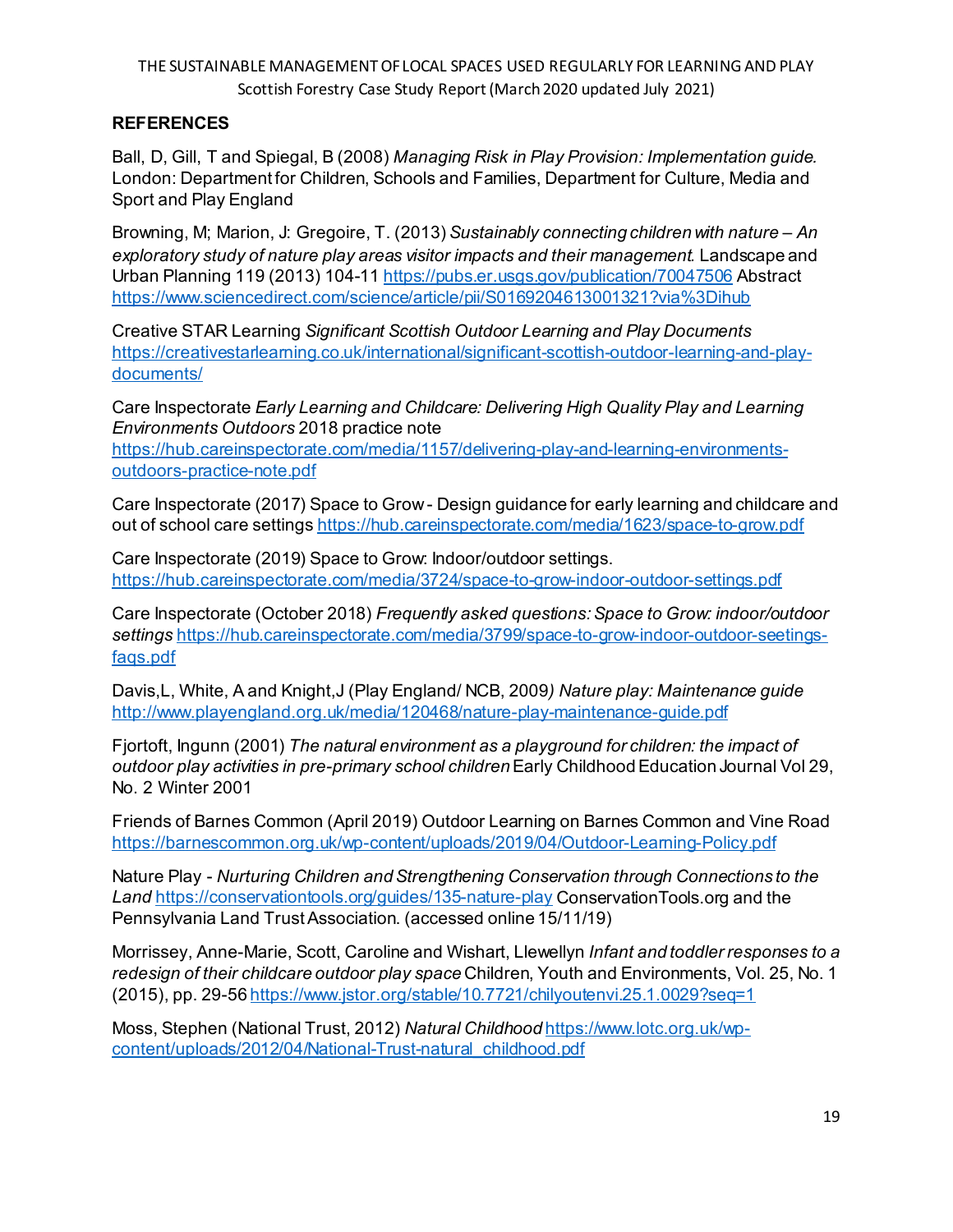Rasmussen, G. Allen and Voth, Kathy *Repeat photography monitoring made easy* (March 2001) <http://region8water.colostate.edu/PDFs/RPMME.pdf>

Sylva Foundatio[n Forest School Impact Assessment Guide](https://sylva.org.uk/myforest/documents/Sylva-Impact-Assessment-Guide.pdf) <https://sylva.org.uk/myforest/documents/Sylva-Impact-Assessment-Guide.pdf>

Sylva Foundation *My Forest for Education Guidance* [https://sylva.org.uk/myforest/education](https://sylva.org.uk/myforest/education-guidance)[guidance](https://sylva.org.uk/myforest/education-guidance)

The Guardian *Sustainability must begin in the nursery* (Letters Thu 30 Jan 2020 17.55 GMT Last modified on Thu 30 Jan 2020 17.57 GMT) [https://www.theguardian.com/education/2020/jan/30/sustainability-must-start-in-the](https://www.theguardian.com/education/2020/jan/30/sustainability-must-start-in-the-nursery?fbclid=IwAR2Oonc3uGiQQfP82tNGx2X3dM9Ku82dkRnbY8A7y-VwDgizq0wTvR1e47c)[nursery?fbclid=IwAR2Oonc3uGiQQfP82tNGx2X3dM9Ku82dkRnbY8A7y-VwDgizq0wTvR1e47c](https://www.theguardian.com/education/2020/jan/30/sustainability-must-start-in-the-nursery?fbclid=IwAR2Oonc3uGiQQfP82tNGx2X3dM9Ku82dkRnbY8A7y-VwDgizq0wTvR1e47c)

The Scottish Government *[A Blueprint For 2020: The Expansion of Early Learning and](http://www.gov.scot/Resource/0052/00526782.pdf)  [Childcare in Scotland Quality Action Plan](http://www.gov.scot/Resource/0052/00526782.pdf)*

The Scottish Government *Out To Play (2018)* <https://www2.gov.scot/Resource/0054/00544754.pdf>

Trees for Energy Conservation *How to reduce soil compaction* [https://trees-energy](https://trees-energy-conservation.extension.org/how-to-correct-soil-compaction/)[conservation.extension.org/how-to-correct-soil-compaction/](https://trees-energy-conservation.extension.org/how-to-correct-soil-compaction/) (accessed 2/3/20)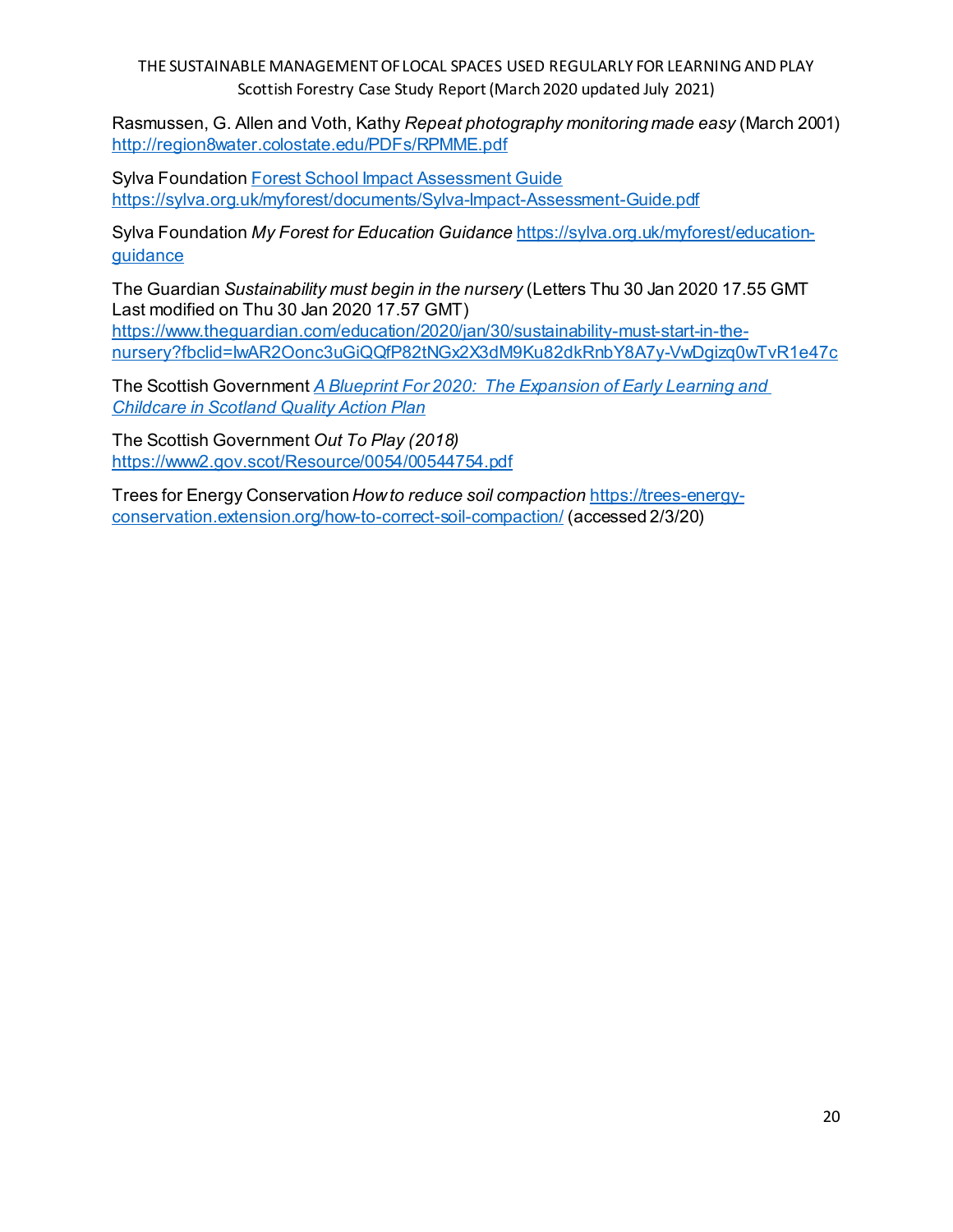## **APPENDIX 1: Summary of Case Studies, with key learning points**

**Top three key learning points:**

**1. Develop positive relationships between user and landowner /manager.** Make sure there are agreed points over how the area should be managed.

**2. Use by children in early year and learning groups can help to reduce antisocial behaviour by adding value to the site within the wider community.** Groups show care for their site through leaving no trace and litter picking. Good practice involves the children and is modelled by adults.

**3. Additional learning for practitioners on essential ecology** will help with the stewardship of the site, including how to identify plants and animals. Children should be engaged in this process. For example, simple field identification charts are available during site sessions, or participants are encouraged to record and take photographs of what interests them. This might include citizen science activities.

# **AUCHINAIRN OUT OF SCHOOL CARE, BISHOPBRIGGS**

*Private woodland on the outskirts of Bishopbriggs, managed by Galbraith, a property services company, on behalf of Caledonian Estate, and leased to Auchinairn Out of School Care for after school Forest School sessions.*

- $\Box$  Private sites can provide a solution for groups seeking locally accessible quality green spaces, if a good relationship can be established with the owner/ manager, and with agreed positive outcomes for all parties.
- $\Box$  Education/ use of sites by groups can help reduce fly tipping and other antisocial behaviour, through increased vigilance, monitoring and perceived community value.
- $\Box$  The manager at Auchinairn OSC agreed that she and her staff, despite having undertaken Forest School training, would benefit from additional training in understanding ecology and plant identification. This would help them monitor any ecological impacts on site.

# **BISHOP LOCH, EASTERHOUSE WOODS**

*One of 5 sites comprising the Easterhouse woods, owned by Glasgow City Council, and managed by Forestry & Land Scotland (FLS). The woodlands are used by a wide range of play, education and community groups.*

- $\Box$  Long term, there is a need for managers to consider sustainable use of sites, but currently temporary fixes using sacrificial sites can relieve pressure on other areas with greater ecological value.
- $\Box$  Alternative sites start in good condition but through use are likely to attract possible unwanted attention and anti-social behaviour. The less visible they are from main public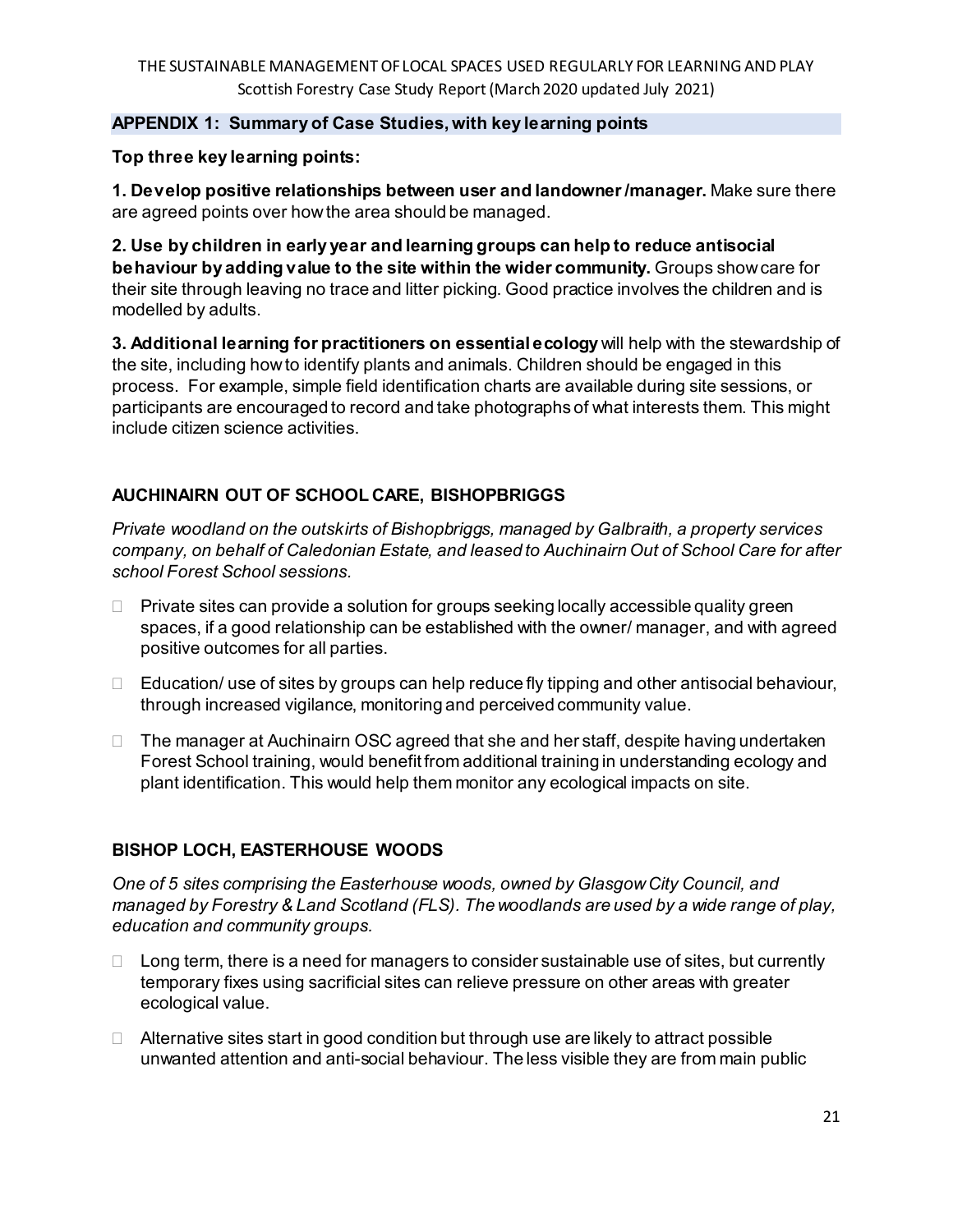paths the better. All sites allocated to groups may have to be considered 'sacrificial' over time.

 $\Box$  Increasing pressure on land management staff and increasing demand for sites invariably makes sustainable site management more challenging.

### **CASTLEMILK WOODLANDS**

*Owned and managed by Glasgow City Council/ Castlemilk Park volunteers. The site is used by a wide range of education and community groups, and in particular the neighbourhood nurseries represented on the Castlemilk Partnership Steering Group.*

- $\Box$  The Community Woodland Officer works in very close collaboration with the local community, to bring people on board. Including nurseries and similar settings on the Park steering group helps to manage expectations and sustainable use.
- $\Box$  Anti-social behaviour is reduced when there is more visible use of the woodland by nursery and other community groups.
- $\Box$  Forest School training has supported the Community Woodland Officer in his practice, and some settings, but the time and cost commitment required by the FS L3 Leader award has been a deterrent for other ELC settings. This means some nurseries are using the site with a limited outdoor skill set, and don't always operate Leave No Trace practice.
- $\Box$  The Forest School focus on bush craft rather than plant identification skills may be less appropriate for ELC settings. The activity focus might be better shifted to care and management of outdoor sites.
- $\Box$  Organisations that advertise 'free Forest School' sessions or outdoor events can create a honeypot effect on sites and increase impacts, increasing competition for the spaces used by the local Castlemilk community. Site promotion needs careful consideration and management.
- $\Box$  New Green Infrastructure sites nearby might offer alternative sites for ELC setting outdoors, and reduce pressure on sites with high demand like Castlemilk Woodlands.

## **CLYDE COLLEGE/POLLOK PARK**

*Owned and managed by Glasgow City Council. This fragment of the Country Park is used by Glasgow Clyde College (Cardonald campus) to deliver Forest School sessions to HNC Level 7 Childhood Practice students.*

- $\Box$  Understanding the ecology of the woodland site and possible environmental impacts can be a steep learning curve for some students, if they have little outdoor experience.
- $\Box$  Students are encouraged to show care and a sense of stewardship for their outdoor site, collecting and removing litter, to leave sites in a better condition than before.
- $\Box$  Contact with nature for students can benefit their health and wellbeing, as well as improve their outdoor skills and quality of their practice.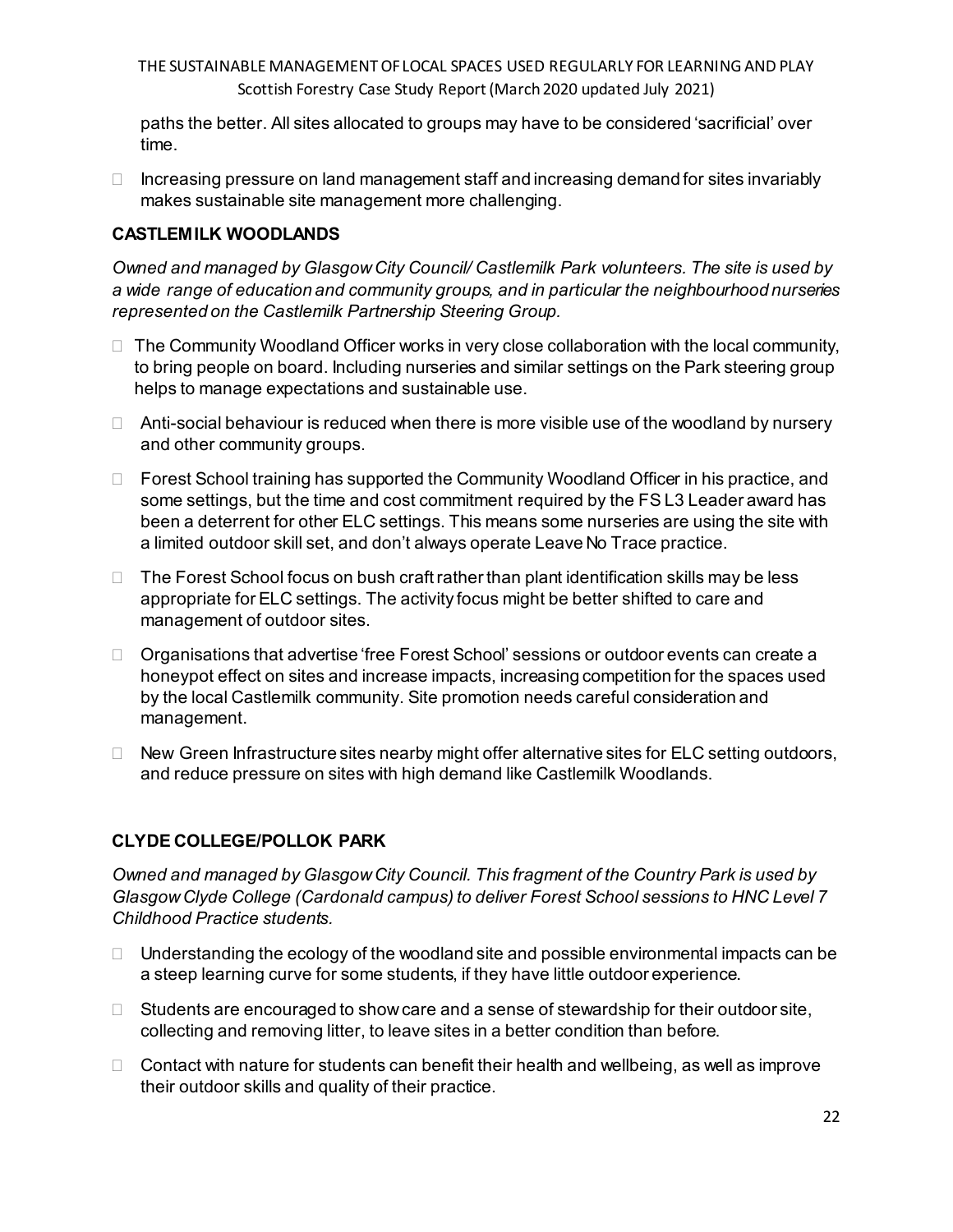- $\Box$  Sharing the experience and benefits of this outdoor learning programme for students within the College Regional Board, with key local authority and Scottish Government leaders, and with international visitors, has raised the profile of these programmes, and promoted the benefits of developing outdoor play and learning skills among ELC students with the wider tertiary education community.
- $\Box$  Winning hearts and minds are the keys to success. Students need to believe in the value of the Forest Kindergarten and outdoor play approach, otherwise quality provision can be compromised.

## **WOODLAND OUTDOOR KINDERGARTENS**

*Owned and managed by Glasgow City Council, and used by a wide range of education and community groups, and in particular Woodland Outdoor Kindergartens - private partner provider outdoor nursery.* 

- $\Box$  Establish regular conversations and develop trust from the outset between the site user and site manager.
- $\Box$  As part of good practice, settings should agree a Site/ Woodland Impact Policy with the land manager which considers areas of historical significance, ecological significance or archaeological significance, training requirements of staff to meet these needs, total number of groups and participants, number of agreed sites, frequency of use and how these are used (e.g. on rotation basis/ time of year), and a review date for this policy.
- $\Box$  The most sustainable way to access sites, on foot or public transport, is not always an option for some urban settings who require quality outdoor sites for play, and have to accommodate parents' needs for convenient drop off points.
- □ A robust system of Permission to Use with a Leave No Trace operating principle should underpin site use. This should have a paper trail and a diary of bookings.
- □ Experience over a decade of managing Forest School use across 15 Glasgow sites has shown that a maximum of 12 children per group decreases footfall to a level that is sustainable if the camp is not used more than twice per week.
- $\Box$  Site soil structure and waterlogging can make some sites unsustainable for continual use by groups, especially in winter.
- $\Box$  Planned rotational use across a large site using agreed camps can reduce pressure on individual areas and allow some recovery of vegetation.
- $\Box$  Use of fire and formal tools is not an essential component of good quality early years outdoor play – this is a key message for outdoor early years groups
- $\Box$  Woodland management plans should be in place, to include use by outdoor kindergarten groups, just as the presence of herbivores such as grey squirrel and deer have to be taken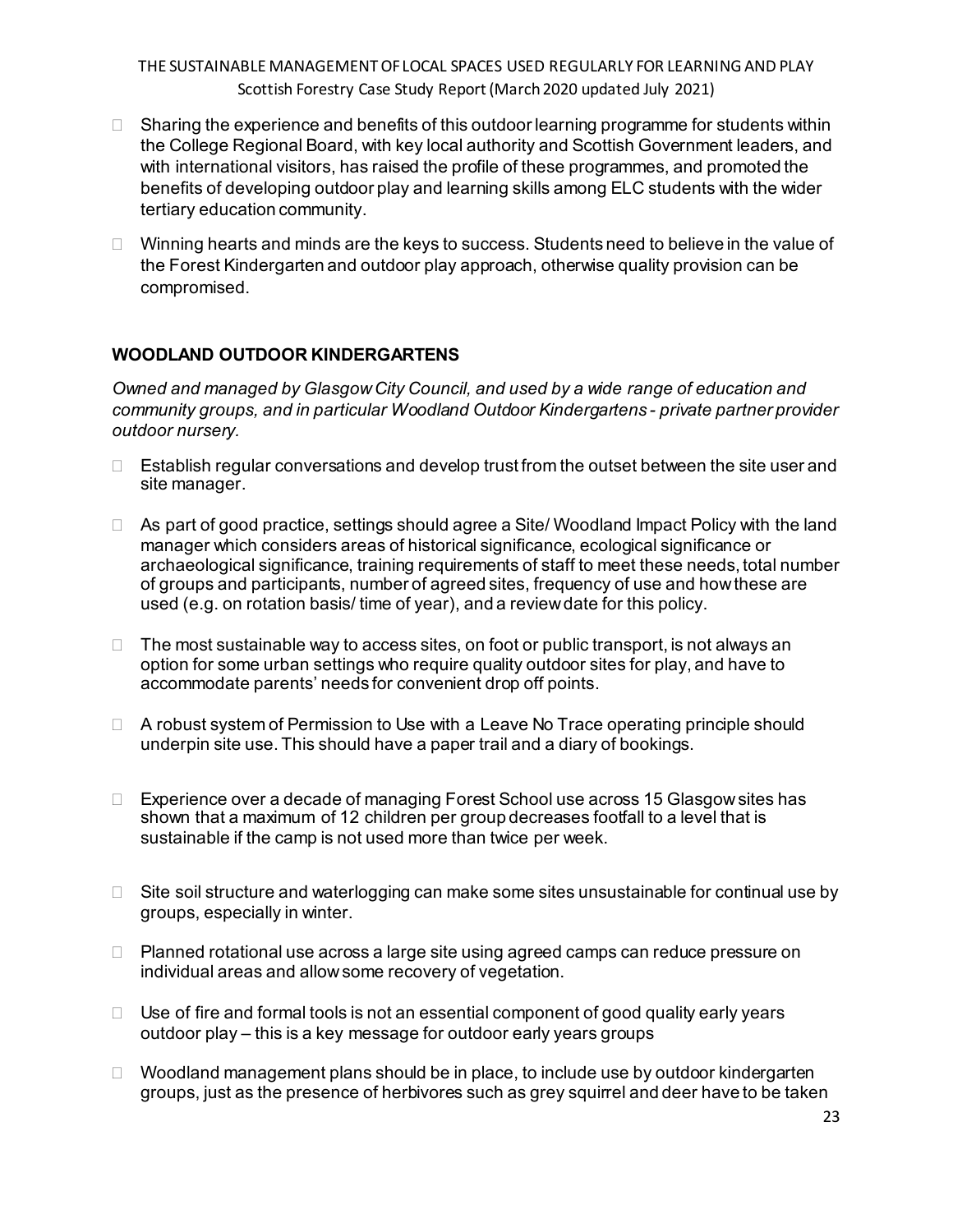into account. For example, bark damage on trees can be caused by both grey squirrels and children playing, but training here can help to distinguish the two types of pressure.

 $\Box$  Accept that impacts on localised areas can be balanced against the great benefits playing outdoors in nature confers to children, and which may help them to value and care for their environment now and in future.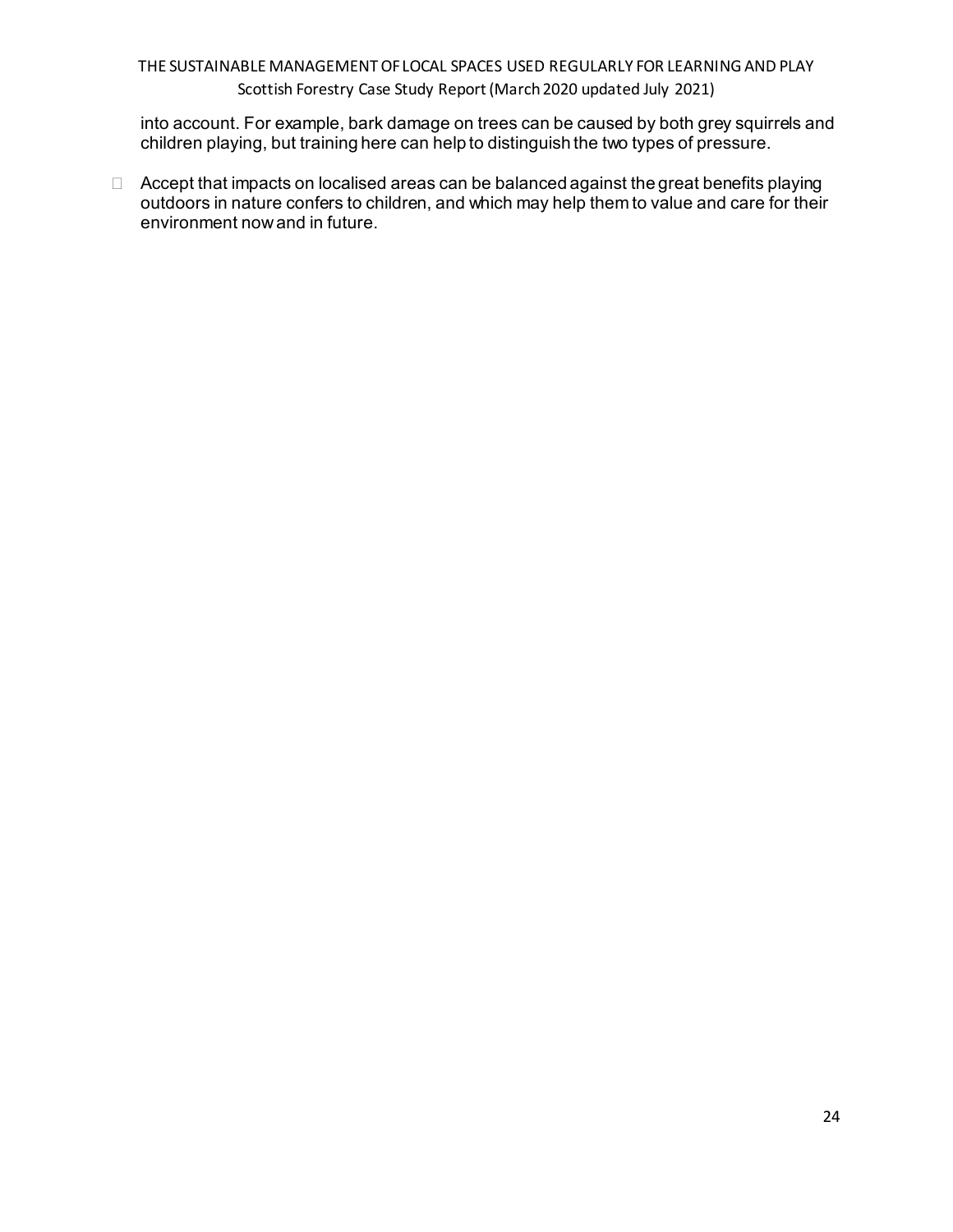# **APPENDIX 2 OUT TO PLAY GOOD PRACTICE NOTES SUGGESTED AMENDMENTS**

Suggested additions/ amendments **in bold** to *[Appendix 3](https://www.gov.scot/publications/out-play-practical-guidance-creating-outdoor-play-experiences-children/pages/11/) '*good practice notes' *in* [Out to Play](https://www2.gov.scot/Resource/0054/00544754.pdf) based on the findings in this report.

See also the Sylva Foundation's Forest School Impact Assessment Guide

Leave Less Trace Nature Play Principles (adapted from Matthew Browning's work)

- **Build good relationships between education/ play groups, landowners/ managers and the local community**
- **Check with landowner/ manager if Permission to Use is required, and site use criteria to agree and follow.**
- **Carry out litter pick before (checking for any hazardous materials) and after each session on site, involving the children/ young people where it is safe to do so.**

Prepare to Play

- Play in small groups avoid large numbers on a site or break into smaller groups.
- Wear sensible outdoor clothes.
- Avoid littering go for litter-free snacks and take home all scraps of food waste.
- Go to the toilet in the designated space and follow the Scottish Outdoor Access Code

#### Build and Dig with Care

- Build dens in places that aren't really fragile for example, in sand, rock, gravel, grass, and snow
- Build with sticks found on the ground not on trees
- **Leave selected areas of lying deadwood undisturbed as wildlife habitat.**
- Dig holes but fill them in afterwards
- **Agree boundaries with the children around sensitive no dig zones**
- Remember that trees are alive hugs are great but cuts and breaks are painful!
- **Discuss and agree with landowner/ manager if it is better to import materials for certain activities e.g. untreated wood for fire or tool use.**

Respect Things you Find in Nature

- **Develop wildlife identification skills – including wild plants/ fungi/ trees/ invertebrates, and knowledge of any toxic species – and share and develop knowledge within your group.**
- Ask adults what's safe to handle
- Start a small nature collection bring a favourite object home and leave the rest. Not everything is okay to take. **If children collect natural objects encourage them to leave materials on site to find again when they return.**
- Build a large "virtual" collection take photos of lots of objects!
- Climb trees branches bigger than your wrist
- Find which trees are okay to climb. Some are more fragile than others.
- Let plants stay at home avoid moving them and their seeds from one area to another.
- Try to only pick common wildflowers, berries and fungi. Only pick one or two even if there is a lot around.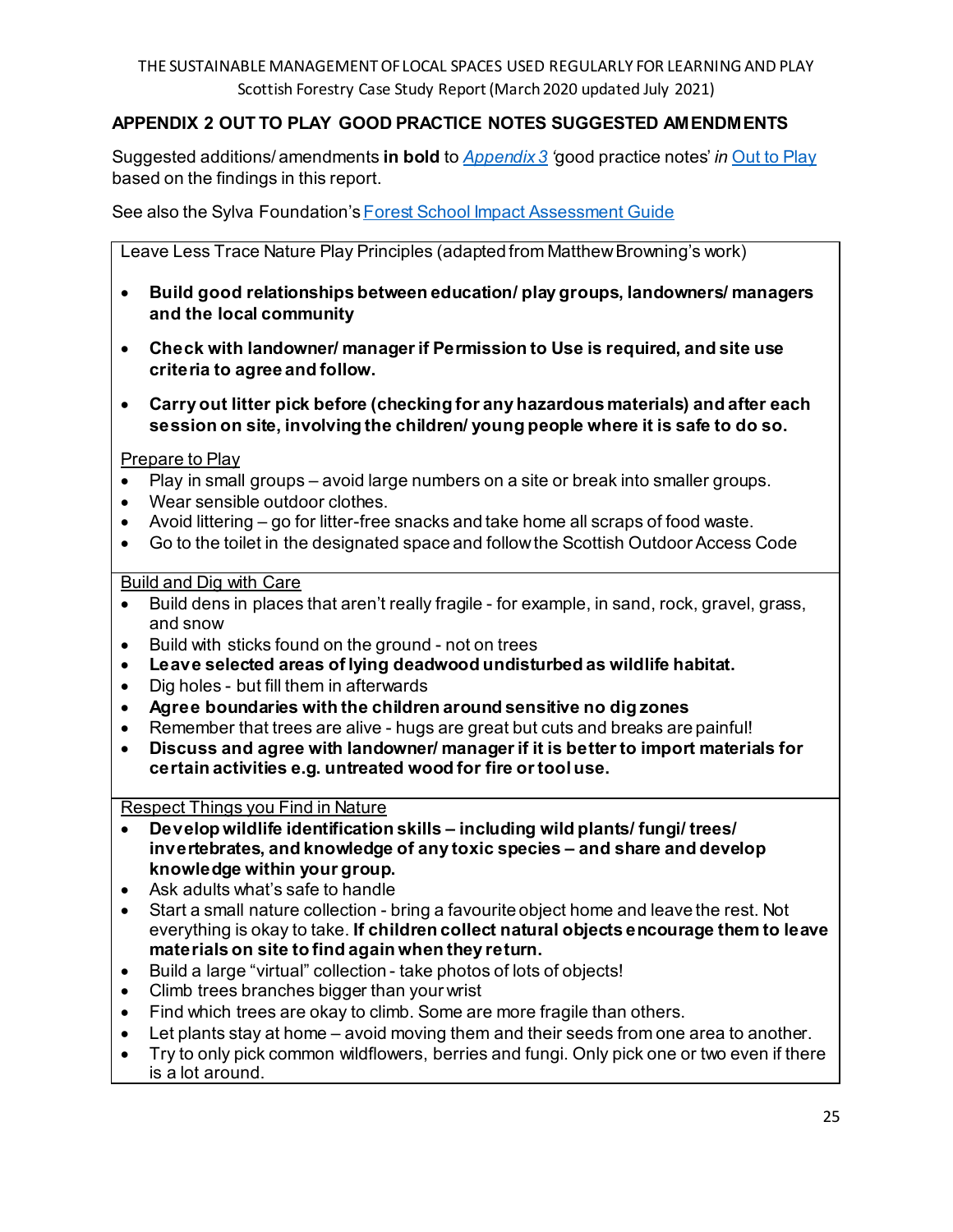- **Agree non-disturbance zones around sensitive vegetation like native bulbs, particularly in winter/ early spring when they can't be seen.**
- Find out if there are any invasive plant species which are safe to pick and play with. **Avoid playing with invasive species if this can spread them (e.g. popping Himalayan Balsam seeds).**
- Find out if there's any plants you can help grow. **Find out if your group can get involved in any local conservation activities with the local countryside ranger service, 'Friends of' groups, and the John Muir Award or similar schemes.**

Be Nice to Animals

- **Check with the landowner/ manager/ wildlife expert to agree non-disturbance/ no go areas; for example, badger setts.**
- **Help children learn to identify animal homes and special plants. Agree a plan with the children to avoid damaging plants and disturbing wildlife.**
- Gently catch minibeasts, frogs and toads with hands or nets.
- Keep hands wet when handling toads and other amphibians.
- Return captured animals to where you found them.
- Remember that people food is not good for animals.
- Make homes for wildlife and then leave them in peace so the animals move in. **Help enhance areas with poor structural diversity by building and putting up bat/ bird boxes and create invertebrate homes in consultation with your local wildlife group or countryside ranger.**

Remember You're Playing in A Special Place

- **Agree designated routes in and out of the site. In some cases, divert or create new paths, or stick to the same route in and out if vegetation is fragile and to maintain site privacy, in agreement with the landowner/ manager**.
- **Consider woodchip paths to reduce soil erosion but avoid imported woodchips to maintain biosecurity in environmentally sensitive sites.**
- Treat others as you would like to be treated.
- Return rocks, logs, and moss to where you found them they are plant and animal homes!
- Remove any mud clods from wellies before paddling in a stream.
- Use scarves other protection to minimise bark damage from use of ropes or hammocks.
- Agree the boundary of the main area to be used.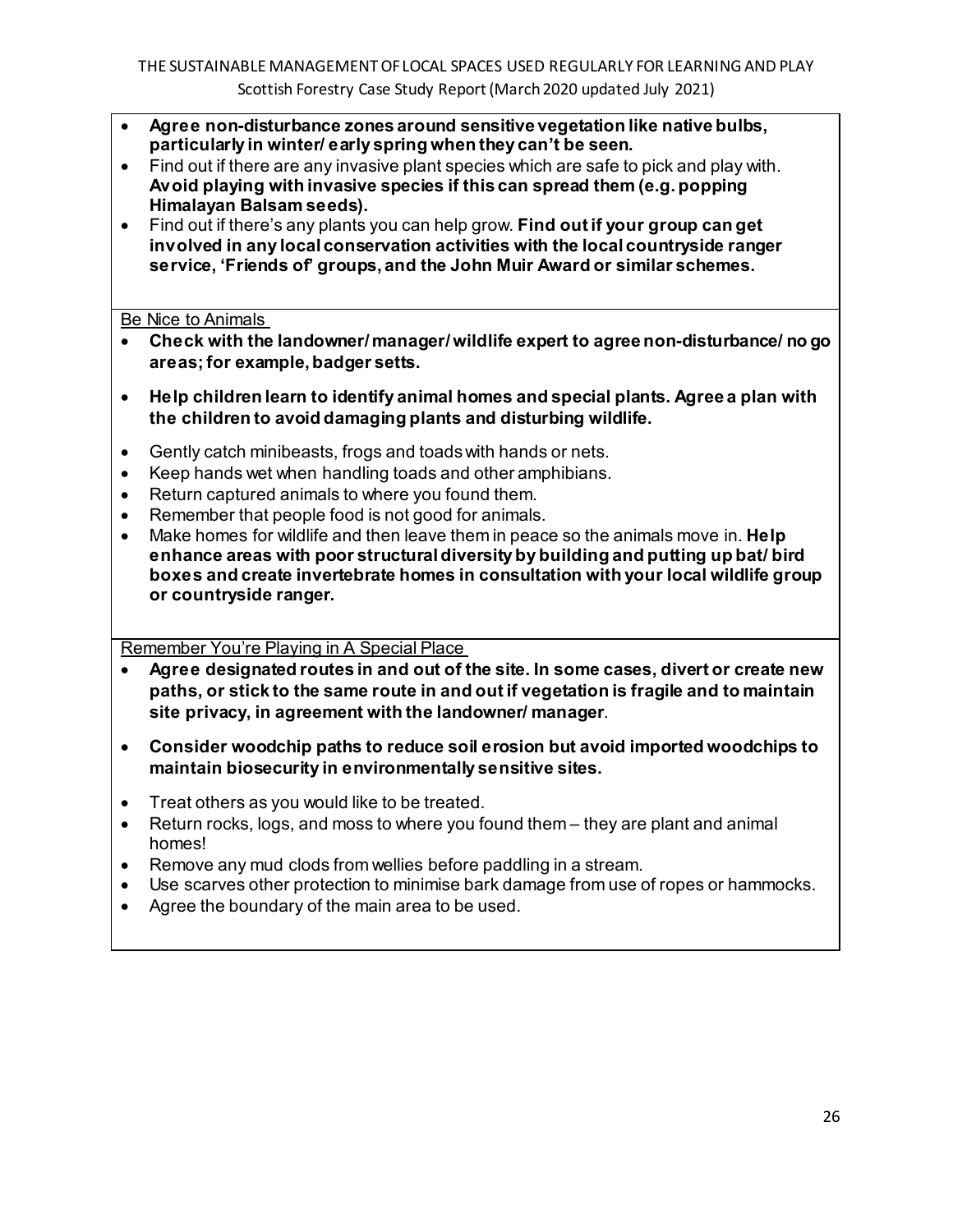

**Neighbourhoods & Sustainability** Glasgow City Council Exchange House 231 George Street Glasgow G1 1RX

Ask for **Countryside Rangers Phone Direct** Fax Direct

Date

#### **Dear Applicant**

#### **PERMISSION TO USE – FOREST SCHOOL SITES AT SPECIFIED GLASGOW PARK (Top Woods Camp)**

Further to our recent communication and my site visit, I have pleasure in confirming that permission for you to run a Forest School programme at the above site (camps as per map & rota) has been granted on the following dates :-

#### **Daily, Mon 5th to Thurs 8th August 2019, 10am – 3pm**

Permission to use this Forest School **is granted for above dates only**, subject to your compliance in full with

- General Conditions of Let for Glasgow Parks and open spaces (sign and return by post)
- Guidance on best practice (also attached)

and any conditions of restrictions imposed by Neighbourhoods & Sustainability, personnel on site.

This permission to use, **does** also grant you **permission to light a fire as part of the forest school programme as you are a FS level 3 qualified trained leader.** In all other circumstances the Parks management rules prohibit the lighting of fires in Council parks and green spaces unless explicit permission granted by the Directorate.

Thank you for completing the General Condition of Let as confirmation of your agreement to observe same and please observe the Guidance for use and Leave no Trace approach. Please note that failure to do so would negate permission granted.

This letter should be available for inspection on site by Officers of Neighbourhoods & Sustainability, Glasgow City Council and Police Scotland. So please print off and bring with you on the day.

You will require to ensure that access and egress are kept open at all times for Council vehicles and of those of Emergency Services.

I trust you will find the foregoing in order. However, if you require further assistance please do not hesitate to contact Allison Greig, Senior Countryside Ranger on 0141 287 9001 or 07919 228 056

May I wish you continued success with your weekly Forest School Programme.

Yours sincerely

*PP A Greig*

Officer Name Events Manager

Encl.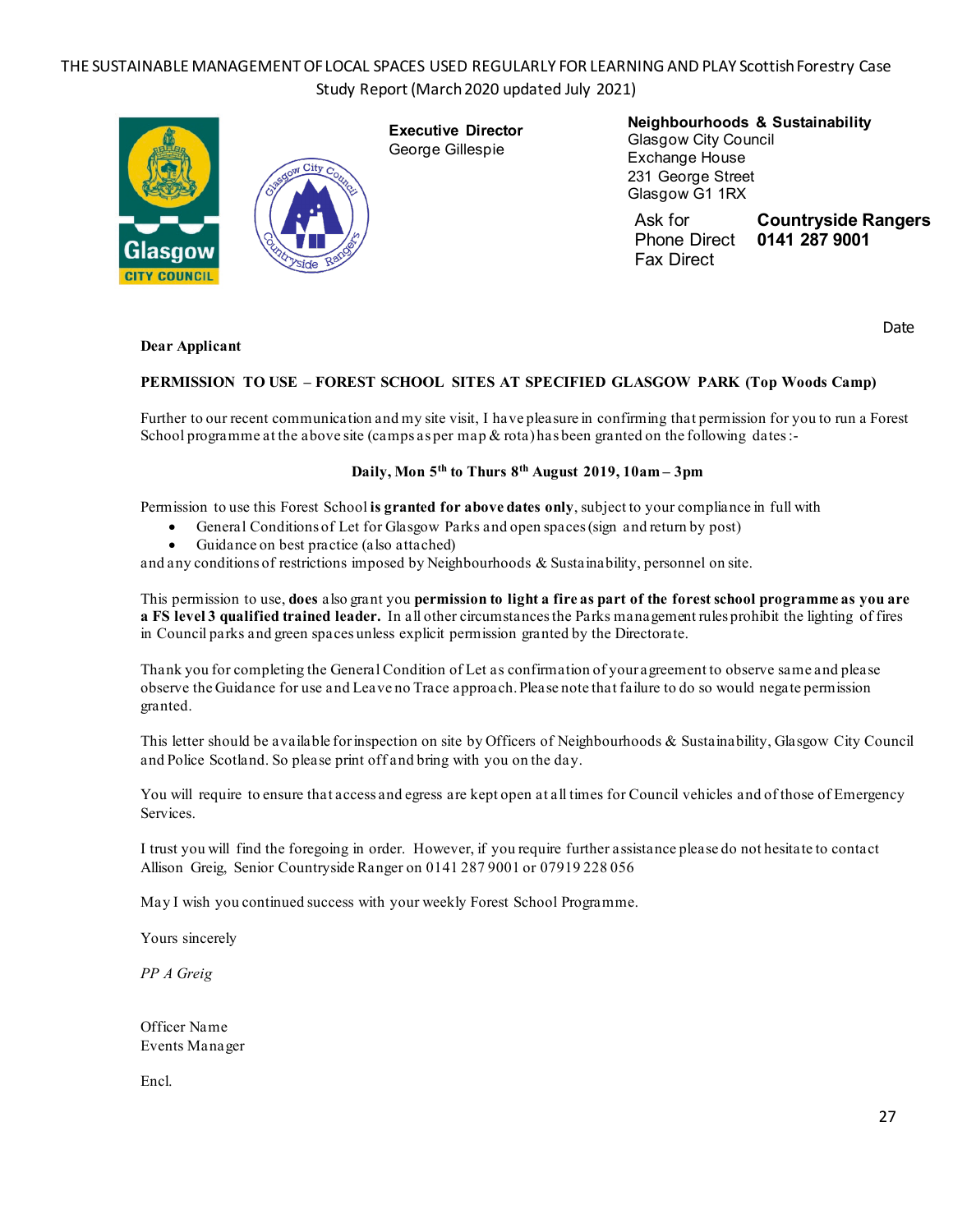

**OFFICIAL**

**Glasgow's Forest School Sites**



**Guidance for Use & Best Practise**

- 1. First time users of the forest school site must undertake an orientation of the woodland with the local Countryside Ranger, contacts below.
- 2. Follow Leave no Trace guidelines for use of the site. Guidelines can be found at www.lnt.org. or www.leave-no-trace-training.co.uk.
- 3. The FS group leader is responsible for dynamically risk assessing the camps on a daily basis, including the tree canopy.
- 4. Should you find the site to be in an unfit state for use on arrival please contact the local Countryside Ranger.
- 5. Designated Forest school sites within our woodlands will be rotated to offset permanent damage from trampling of ground flora and over use. Therefore the same site you have used in the past may not be in use in the future.
- 6. Frequency a maximum of 2 bookings will be taken per camp, per week.
- 7. Seasonality the sensitivity of site to disturbance and damage will differ accordingly to the location and time of year. Should a site become waterlogged, trampled, degraded or damaged in a short period of time, an alternative local site will be found to continue the sessions and fulfil your existing PTU booking.
- 8. Fires are not permitted in Council parks and greenspaces, under the terms of the management rules. Only if an official Permission to Use letter is accompanying these guidelines, is the applicant permitted to light fires.
- 9. Only Forest school level 3 (qualified) trained leaders with an official Permission to Use letter are permitted to oversee the lighting of fires.
- 10. An appropriate risk assessment should be provided in advance of use.
- 11. Wood must be brought in for burning and not harvested on site from the surrounding woodland. Wood must be untreated.
- 12. On the day conditions, such as wind direction and speed should be considered and factored into any risk assessment.
- 13. Compliance with the Scottish Outdoor Access Code. Information can be found at www.outdooraccess-scotland.com
- 14. Permission will be revoked for future use if users do not follow these guidelines.

Mobile phone contact numbers for all Countryside Rangers in Glasgow organised by area, have been removed.